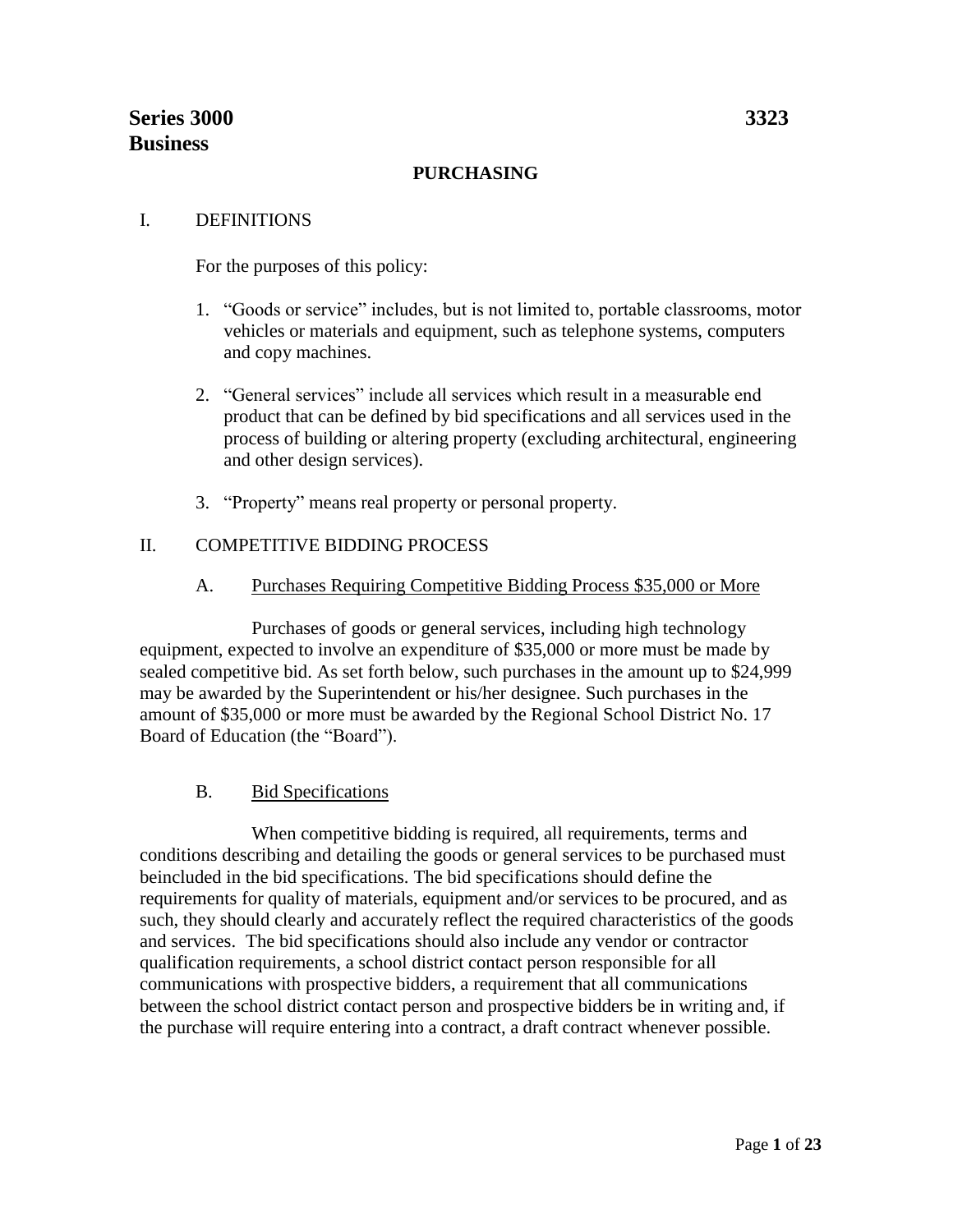# C. Advertising

A legal notice inviting sealed bids shall be published by the Superintendent of Schools or his/her designee at least once in a daily newspaper in serving the local municipalities comprising the regional school district and on the Board's website. At least five (5) calendar days must intervene between the date of the last newspaper or website publication and the final date for submitting bids. The notice shall contain a general description of the goods or services being bid, the school district contact person and the day, hour and place of the bid opening and may contain other information relating to the bid including, but not limited to, where and when bid packages may be obtained.

### D. Bid Openings and Awards

All bids, and bid security if applicable, must be submitted to the Superintendent of Schools or his/her designee in sealed envelopes and show on the face of the envelopes the bid number, the title of the bid and the bidder's name. All envelopes will be date stamped as received.

All bids shall be opened in public and read aloud at the time stated in the legal notice. No bids shall be accepted, or opened, that were not submitted in compliance with the procedures set forth in the notice advertising the bid.

Within a reasonable time following the bid opening, the Superintendent of Schools or his/her designee will tabulate and analyze the bids. For contracts of at least \$25,000, but less than \$35,000, the Superintendent shall, subject to the right of rejection, award the bid to the Lowest Responsible Qualified Bidder, as defined below. For contracts of \$35,000 or more, the Board shall, subject to the right of rejection, award the bid to the Lowest Responsible Qualified Bidder, as defined below.

A record of all bids submitted, giving the names of the bidders, the amounts of the bids and indicating the successful bidder, shall be preserved by the Superintendent of Schools or his/her designee in accordance with State law.

E. Bid Security

When, in the judgment of the Superintendent of Schools or his/her designee, bid security is advisable, all bids must be accompanied by security in one of the following forms - certified check, cashier's check, personal money order, letter of credit or bid bond. The requirement for, and the amount of, the security must be set forth in thebid advertisement. All security presented must show the "Regional School District [Insert #]" as the payee.

### F. Requirements Governing Bid Awards

The award shall be made to the bidder whose bid meets the requirements, terms and conditions contained in the bid specifications and is the lowest among those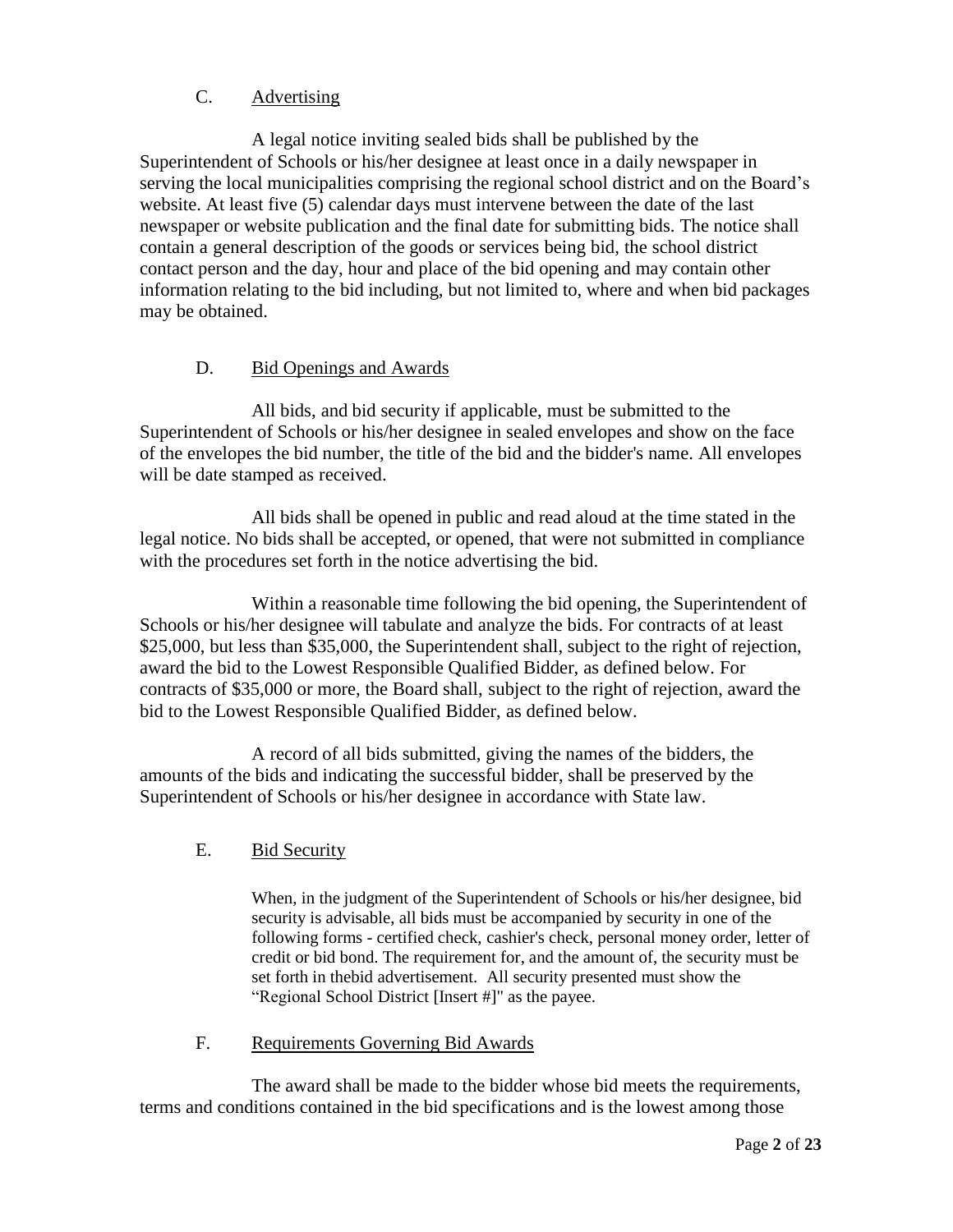bidders possessing the skill, ability and integrity necessary for faithful performance of the work based on objective criteria considering past performance and financial responsibility (the "Lowest Responsible Qualified Bidder").

In determining the Lowest Responsible Qualified Bidder the following criteria will be considered, as applicable:

- (1) The ability and capacity of the bidder to perform the work based on an evaluation of the character, integrity, reputation and experience of the bidder. Consideration shall be given to previous work performed by the bidder for the Board or for other agencies, including the quality and degree of satisfaction with the work performed.
- (2) The financial resources of the bidder and the bidder's ability to secure any required bonds and/or insurance.
- (3) Compliance by the bidder with all applicable federal, state and local laws, including any licensing requirements.
- (4) Delivery or completion time.
- (5) Cost.
- (6) Involvement in litigation.

Should a situation arise where it is impossible to distinguish between two bidders to identify the Lowest Responsible Qualified Bidder, and one of the bidders has its principal place of business located within the municipalities served by the regional district, the award will be made to the local bidder.

### G. Rejection of Bids

The Superintendent of Schools or his/her designee has the right to reject any and all bids in whole or in part. Any or all bids may be rejected if there is any reason to believe that collusion exists among the bidders. Individual bids may be rejected for irregularities of any kind, including, without limitation, alteration of form, additions not called for, conditional bids, incomplete bids and unexplained erasures. The Superintendent of Schools or his/her designee retains the right to waive any formality or procedural irregularities in the bids received. Nothing in this Section should be construedto limit in any way the right of the Superintendent of Schools or his/her designee to rejectany and all bids.

# H. Advisement of Bid Award

Upon acceptance of the Lowest Responsible Qualified Bidder, a letter will be sent to the successful bidder(s) announcing the award of the bid. All unsuccessful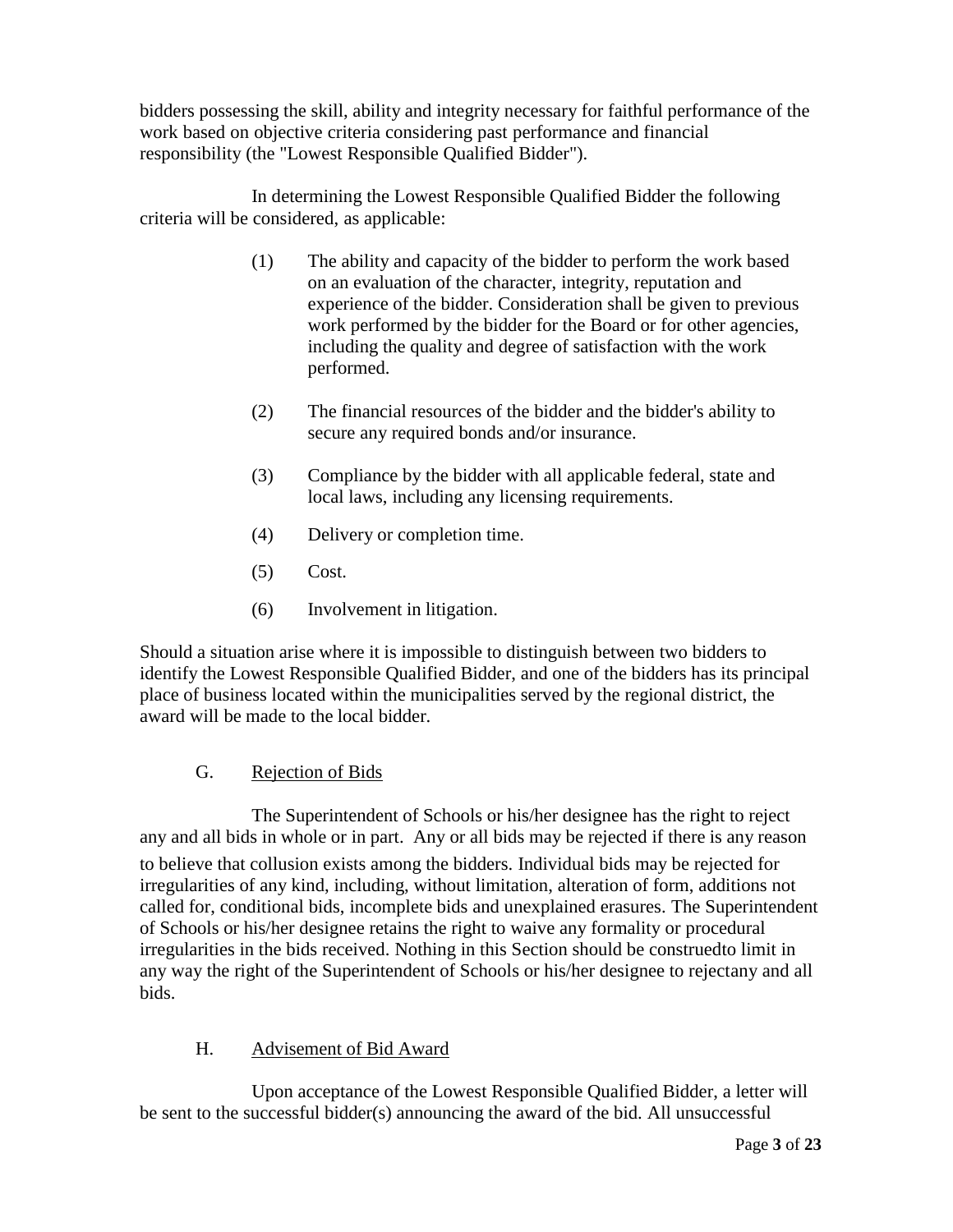bidders will be sent a letter notifying them that they were not selected.

# III. COMPETITIVE QUOTATION PROCESS

### A. Purchases Requiring Competitive Quotation Process

Price quotations should be requested for all purchases of goods or general services, including high technology equipment, expected to involve an expenditure of at least \$25,000 and less than \$35,000. Purchases of goods or services which involve an expenditure of less than \$25,000 may be made directly, without regard to any competitive bid or quotation process. Waivers from the quotation process are available for the same reasons that Waivers are available from the bidding process. (See Section V.)

### B. Process for Obtaining Quotations

Generally, quotations, either oral or written, should be solicited by the Superintendent of Schools or his/her designee from at least three (3) vendors or obtained from current catalogues or price sheets. The refusal of an otherwise valid supplier to quote shall qualify as a quotation. The quotation process does not require a public opening, and the Superintendent of Schools or his/her designee may send requests to a limited number of selected vendors. However, vendors must furnish all of the necessary information to the Superintendent of Schools or his/her designee by the specified date.

The purchase shall be awarded to the provider whose proposal is deemedto best provide the good and/or services desired, taking into account cost and the project requirements.

### IV. COMPETITIVE PROPOSAL PROCESS FOR SPECIAL OR PROFESSIONAL SERVICES

### A. Purchases Requiring Competitive Proposal Process

Purchases of Special or Professional Services may be made by competitive proposal should the situation warrant if the purchase exceeds the monetary thresholds set forth below. Special or Professional Services involve the furnishing of judgment, expertise, advice or effort by persons other than Board employees, and not involving the delivery of a specific end product that is defined by bid specifications. Examples of Professional Services include, but are not limited to, in-service instructional leaders, pupilservices, special education evaluations, interpreters, tutors, computer programmers, architects, auditors, attorneys, instructional consultants, and temporary agencies.

Examples of Special Services include, but are not limited to, repair services for Board property, equipment and vehicles where the nature of the repair cannot be defined in advance by bid specifications and the professional expertise of the service provider is critical. Waivers from the proposal process are available for the same reasons that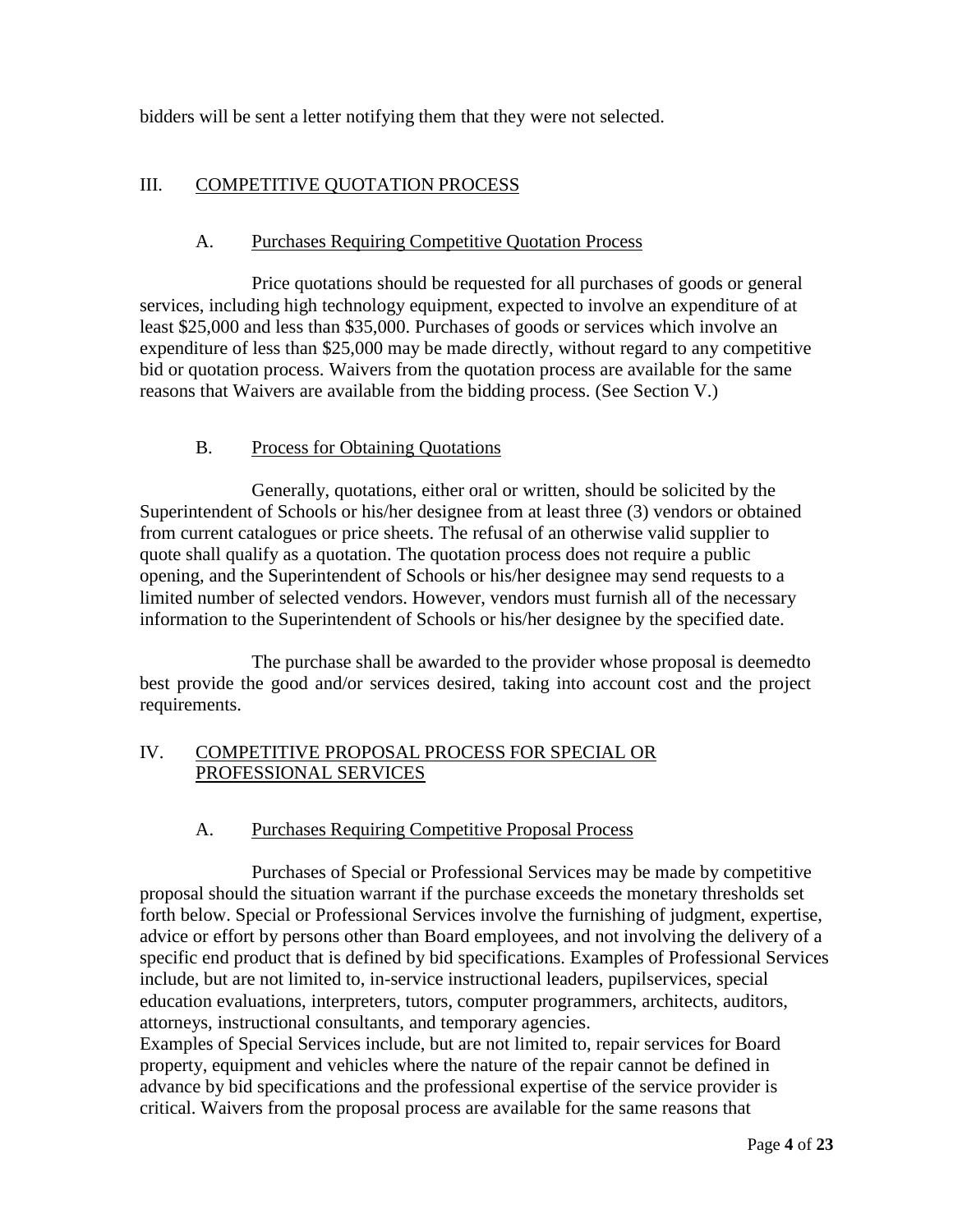Waivers are available from the bidding process. (See Section V.) Funds must be available in the proper account in order to begin development of a Request for Proposals("RFP").

Purchases of Special or Professional Services that are expected to be less than \$25,000 shall be made directly by the Superintendent of Schools or his/her designee, without regard to a competitive proposalprocess.

# B. Informal Competitive Proposal Process \$25,000 to \$34,999

Purchases of Special or Professional Services for at least \$25,000 but less than \$35,000 or amount shall be based upon a reasonable and documented attempt to solicit proposals. Where possible, proposals should be solicited from at least three (3) potential service providers. The refusal to submit a proposal from an otherwise valid provider shall qualify as a proposal. The process shall be documented in writing by the Superintendent of Schools or his/her designee. If a single reasonable source exists for the service, this fact shall be documented in writing.

An evaluation of the proposals received will be made by the Superintendent of Schools or his/her designee. The Superintendent or his/her designee shall award the contract to the service provider whose proposal is deemed to best providethe services desired, taking into account cost and the project requirements.

A record of all proposals submitted, giving the names of the service providers, the amount of the proposal and indicating the successful provider, shall be preserved by the Superintendent of Schools or his/her designee in accordance with State law.

### C. Formal Competitive Proposal Process \$35,000 or More

Request for Proposals for Purchases of Special or Professional Services for \$35,000 or more shall be prepared by theSuperintendent or his/her designee. All requirements, terms and conditions, including provider qualifications, should be included in the RFP, as well as a draft contract whenever possible. The award of any such contracts for \$35,000 or more shall be approved by the Board.

The Superintendent of Schools or his/her designee will arrange to have a legal notice requesting proposals published in a local publication and on the Board's website at least ten (10) business days prior to the deadline for submitting proposals. Whenever the Superintendent or his/her designee determines that the service requested is so specialized that few appropriate providers can reasonably be expected to respond to the notice, the Superintendent may substitute another means of notifying potential providers of the RFP in lieu of such local publication and website notice. Any advertisement or other notice of the RFP shall include the general description of the services sought and the location where RFPs may be obtained.

Where possible, proposals should be solicited from at least three (3) potential service providers. The refusal to submit a proposal from an otherwise valid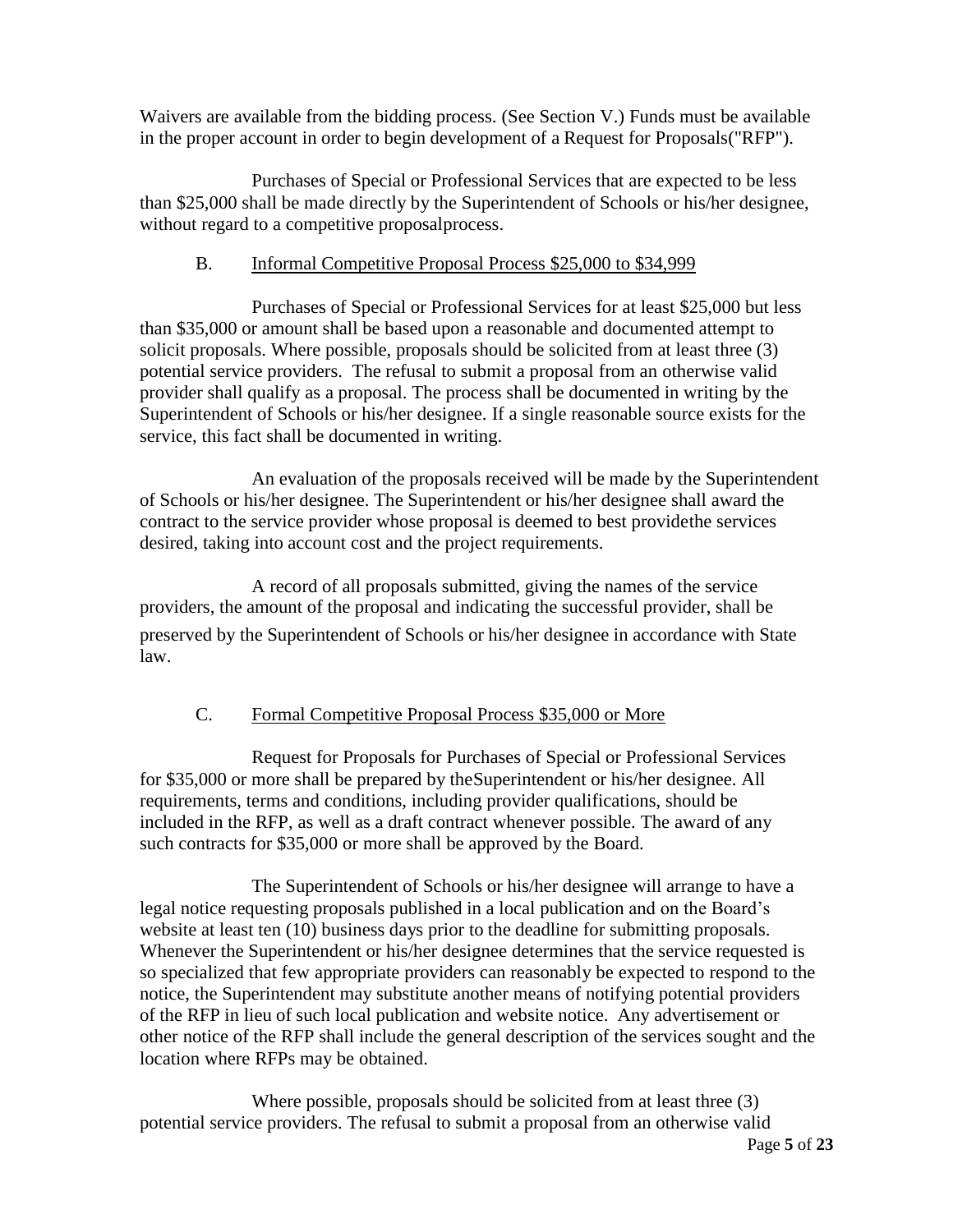provider shall qualify as a proposal. The process shall be documented in writing by the Superintendent of Schools or his/her designee. If a single reasonable source exists for the service, this fact shall be documented in writing.

An evaluation of the proposals will be made by the Superintendent of Schools or his/her designee. The contract shall be awarded to the service provider whose proposal is deemed to best provide the services desired, taking into account cost and the requirements, terms and conditions contained in the RFP.

A record of all proposals submitted, giving the names of the service providers, the amount of the proposal and indicating the successful provider, shall be preserved by the Superintendent of Schools or his/her designee in accordance with State law.

### V. WAIVERS

In certain situations, the bidding, quotation and proposal processes described above may be waived even though the estimated cost exceeds the dollar threshold established by the Board. The formal processes may be waived for any of the following reasons:

- (1) Only one (1) reasonable or qualified source can be identified. This shall include situations such as the purchase of copyrighted materials and textbooks.
- (2) Time is a critical factor, and taking the time necessary to comply with the formal process would not be in the best interests of the school district.
- (3) In the opinion of the Superintendent or his/her designee, an emergency requires the purchase of goods or services to avoid injury or damage to human life or property.
- (4) A special source, including but not limited to a sale, purchasing plan, government discount or trade-in allowance, will supply a lower cost than that which would result from a bid process.
- (5) A formal process would result in substantially higher costs to the school district, or inefficient use of personnel, or cause substantial disruption of school district operations.
- (6) Prices of goods or services are subject to specific federal or state competitive bidding requirements, including, but not limited to, "school building projects" as defined in the Connecticut General Statutes.
- (7) Regional or cooperative purchases.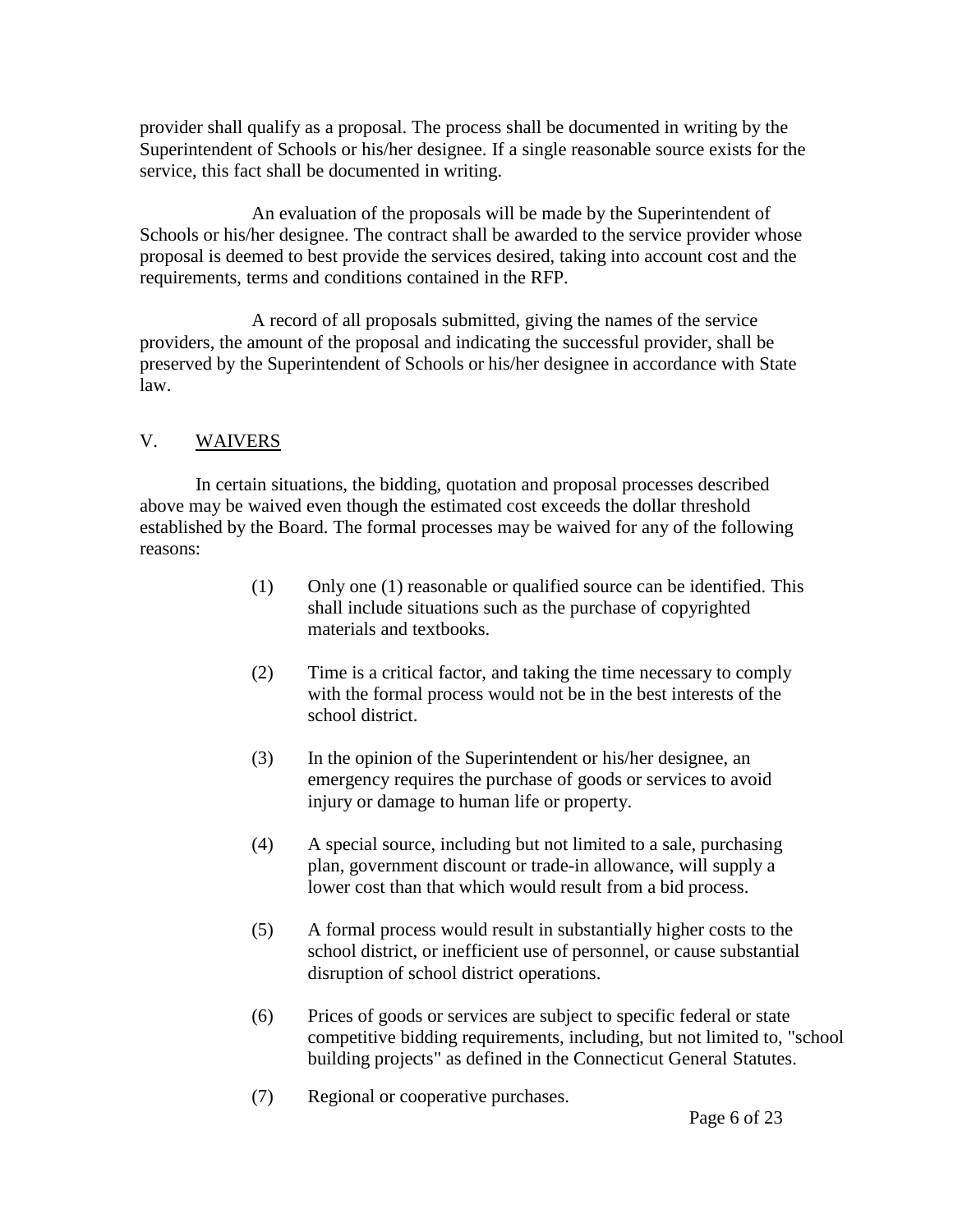For a requesting administrator to obtain a Waiver, the requesting administrator must make a written request to the Superintendent of Schools or his/her designee. The Waiver must bear the signature of the requesting administrator and state the reason(s) for requesting the Waiver. Upon receipt of such request, the Superintendent of Schools or his/her designee will promptly notify the requesting administrator if such Waiver has been granted.

In addition, the Superintendent of Schools or his/her designee, in his/her sole determination, may grant a Waiver for any of the above-listed reasons. Upon granting such a Waiver, the Superintendent of Schools or his/her designee must, in writing, state the reason(s) for granting such Waiver.

#### VI. PROCUREMENT OF PROPERTY AND SERVICES UNDER A FEDERAL AWARD

When procuring property and/or services under a Federal award, the Board will comply with relevant regulations in the Code of Federal Regulations, as described in 2 C.F.R. § 200.318 through 2 C.F.R. § 200.327, as amended from time to time, to the extent it is required to do so. See Appendix A.

### VII. AUDITS

The Board may periodically engage an independent audit firm to review the purchasing procedures outlined in this manual.

Legal References: Federal Law: 2 C.F.R. § 200.317 through 2 § C.F.R. 200.327. 2 C.F.R. § 200.81 (definition of property).

BOE APPROVED: 3.1.22 REVISED:

Page 7 of 23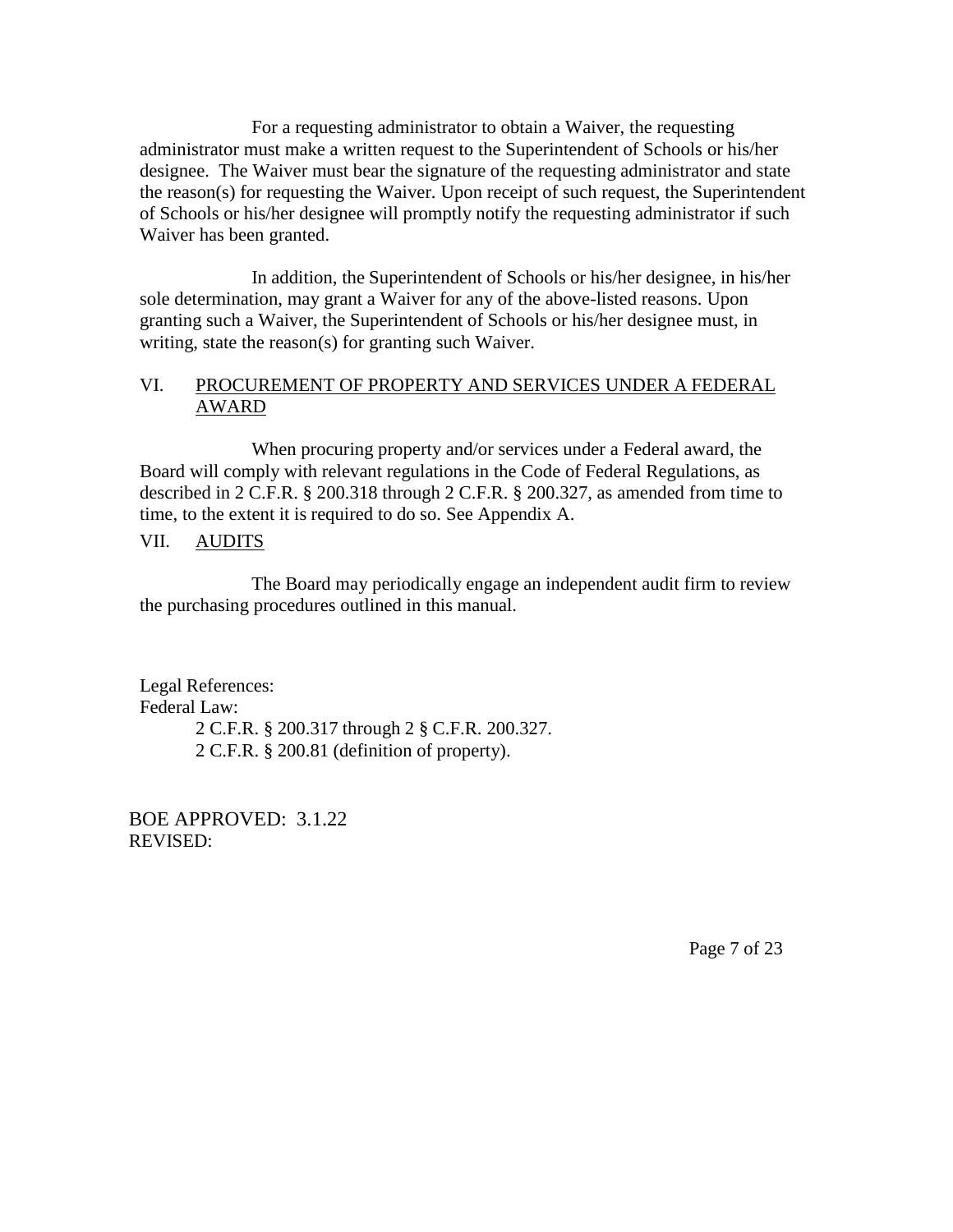### **APPENDIX A**

### **Procurement Standards for the Acquisition of Property or Services Under a Federal Award 2 C.F.R. §§ 200.317-300.327**

*This Appendix addresses procurements of property and services under a Federal award. Whenever these Federal Uniform Guidance Procurement Standards, as may be amended from time to time, are applicable to procurements made by the Board of Education (the "Board"), the Board shall apply the more restrictive procurement rules, to the extent it is required to do so.*

| $2$ C.F.R. $§$ | <b>FULL TEXT OF C.F.R. SECTION</b>                                                                                                                                                                                                                                                                                                                                                                                                                                                                  | <b>BRIEF SUMMARY</b>                                                                                                                                                                                                                                                                        |
|----------------|-----------------------------------------------------------------------------------------------------------------------------------------------------------------------------------------------------------------------------------------------------------------------------------------------------------------------------------------------------------------------------------------------------------------------------------------------------------------------------------------------------|---------------------------------------------------------------------------------------------------------------------------------------------------------------------------------------------------------------------------------------------------------------------------------------------|
| 200.317        | <b>Procurements by States</b>                                                                                                                                                                                                                                                                                                                                                                                                                                                                       |                                                                                                                                                                                                                                                                                             |
|                | When procuring property and services under a Federal award, a State must<br>follow the same policies and procedures it uses for procurements from its<br>non-Federal funds. The State will comply with §§ 200.321, 200.322, and<br>200.323 and ensure that every purchase order or other contract includes any<br>clauses required by $\S 200.327$ . All other non-Federal entities, including<br>subrecipients of a State, must follow the procurement standards in §§<br>200.318 through 200.327. | A State must follow the same<br>policies and procedures when<br>making procurements under a<br>Federal award and when making<br>procurements using non-Federal<br>funds. The Board must follow 2<br>C.F.R. §§ 200.318 through 200.327<br>when making procurements under a<br>Federal award. |
| 200.318        | <b>General Procurement Standards</b>                                                                                                                                                                                                                                                                                                                                                                                                                                                                |                                                                                                                                                                                                                                                                                             |

Page 8 of 23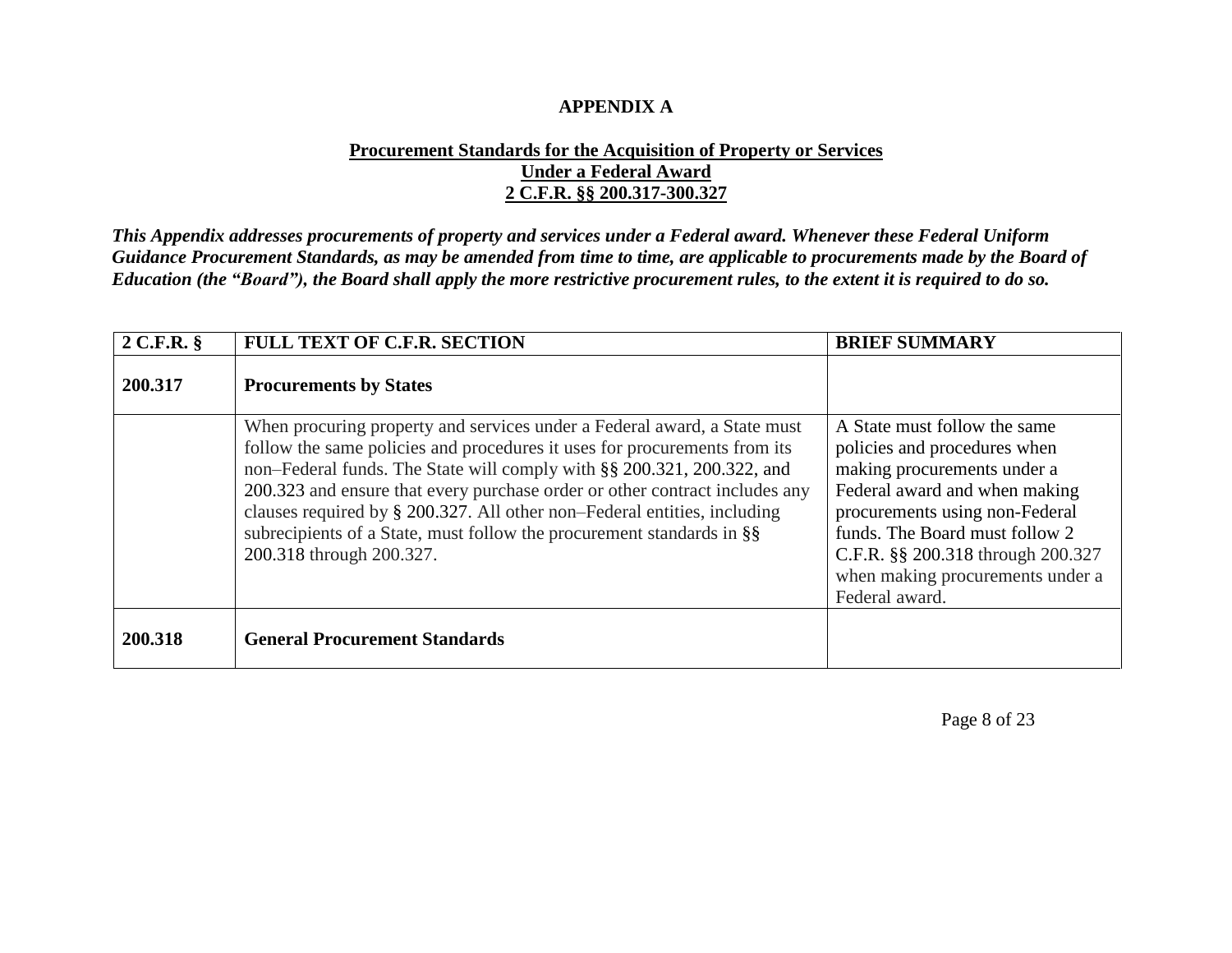| 200.318(a)<br>200.318(b) | The non-Federal entity must have and use documented procurement<br>procedures, consistent with State, local, and tribal laws and regulations and<br>the standards of this section, for the acquisition of property or services<br>required under a Federal award or subaward. The non-Federal entity's<br>documented procurement procedures must conform to the procurement<br>standards identified in §§ 200.317 through 200.327.<br>Non-Federal entities must maintain oversight to ensure that contractors<br>perform in accordance with the terms, conditions, and specifications of their<br>contracts or purchase orders.                                                                                                                                                                                                                                                                                                                                                                                                                                                                                                                                                                                                                                                                                                                                | The Board must have and use<br>documented procurement procedures<br>consistent with State, local, and<br>Federal requirements for<br>procurements made under a Federal<br>award.<br>The Board must maintain oversight<br>of its contractors.                                                                                                                                                                                                                                                                                                                                                                                                                                       |
|--------------------------|----------------------------------------------------------------------------------------------------------------------------------------------------------------------------------------------------------------------------------------------------------------------------------------------------------------------------------------------------------------------------------------------------------------------------------------------------------------------------------------------------------------------------------------------------------------------------------------------------------------------------------------------------------------------------------------------------------------------------------------------------------------------------------------------------------------------------------------------------------------------------------------------------------------------------------------------------------------------------------------------------------------------------------------------------------------------------------------------------------------------------------------------------------------------------------------------------------------------------------------------------------------------------------------------------------------------------------------------------------------|------------------------------------------------------------------------------------------------------------------------------------------------------------------------------------------------------------------------------------------------------------------------------------------------------------------------------------------------------------------------------------------------------------------------------------------------------------------------------------------------------------------------------------------------------------------------------------------------------------------------------------------------------------------------------------|
| 200.318(c)(1)            | The non-Federal entity must maintain written standards of conduct covering<br>conflicts of interest and governing the performance of its employees<br>engaged in the selection, award and administration of contracts. No<br>employee, officer, or agent may participate in the selection, award, or<br>administration of a contract supported by a Federal award if he or she has a<br>real or apparent conflict of interest. Such conflict of interest would arise<br>when the employee, officer, or agent, any member of his or her immediate<br>family, his or her partner, or an organization which employs or is about to<br>employ any of the parties indicated herein, has a financial or other interest in<br>or a tangible personal benefit from a firm considered for contract. The<br>officers, employees, and agents of the non-Federal entity must neither solicit<br>nor accept gratuities, favors, or anything of monetary value from contractors<br>or parties to subcontracts. However, non-Federal entities may set standards<br>for situations in which the financial interest is not substantial or the gift is an<br>unsolicited item of nominal value. The standards of conduct must provide<br>for disciplinary actions to be applied for violations of such standards by<br>officers, employees, or agents of the non-Federal entity. | The Board must have written<br>standards of conduct covering<br>conflicts of interest and governing<br>the performance of its employees<br>engaged in the selection, award, and<br>administration of contracts. Board<br>officers and employees (and their<br>immediate family members,<br>partners, and organizations which<br>employ or are about to employ<br>them) must not have a financial or<br>other interest in a contract and must<br>not solicit or accept gifts from<br>contractors or subcontractors. The<br>standards of conduct must provide<br>for disciplinary actions for<br>violations. See Code of Conduct<br>Governing Procurements Under a<br>Federal Award. |
| 200.318(c)(2)            | If the non-Federal entity has a parent, affiliate, or subsidiary organization<br>that is not a state, local government, or Indian tribe, the non-Federal entity                                                                                                                                                                                                                                                                                                                                                                                                                                                                                                                                                                                                                                                                                                                                                                                                                                                                                                                                                                                                                                                                                                                                                                                                | The Board's conflict of interest<br>policy must cover relationships with                                                                                                                                                                                                                                                                                                                                                                                                                                                                                                                                                                                                           |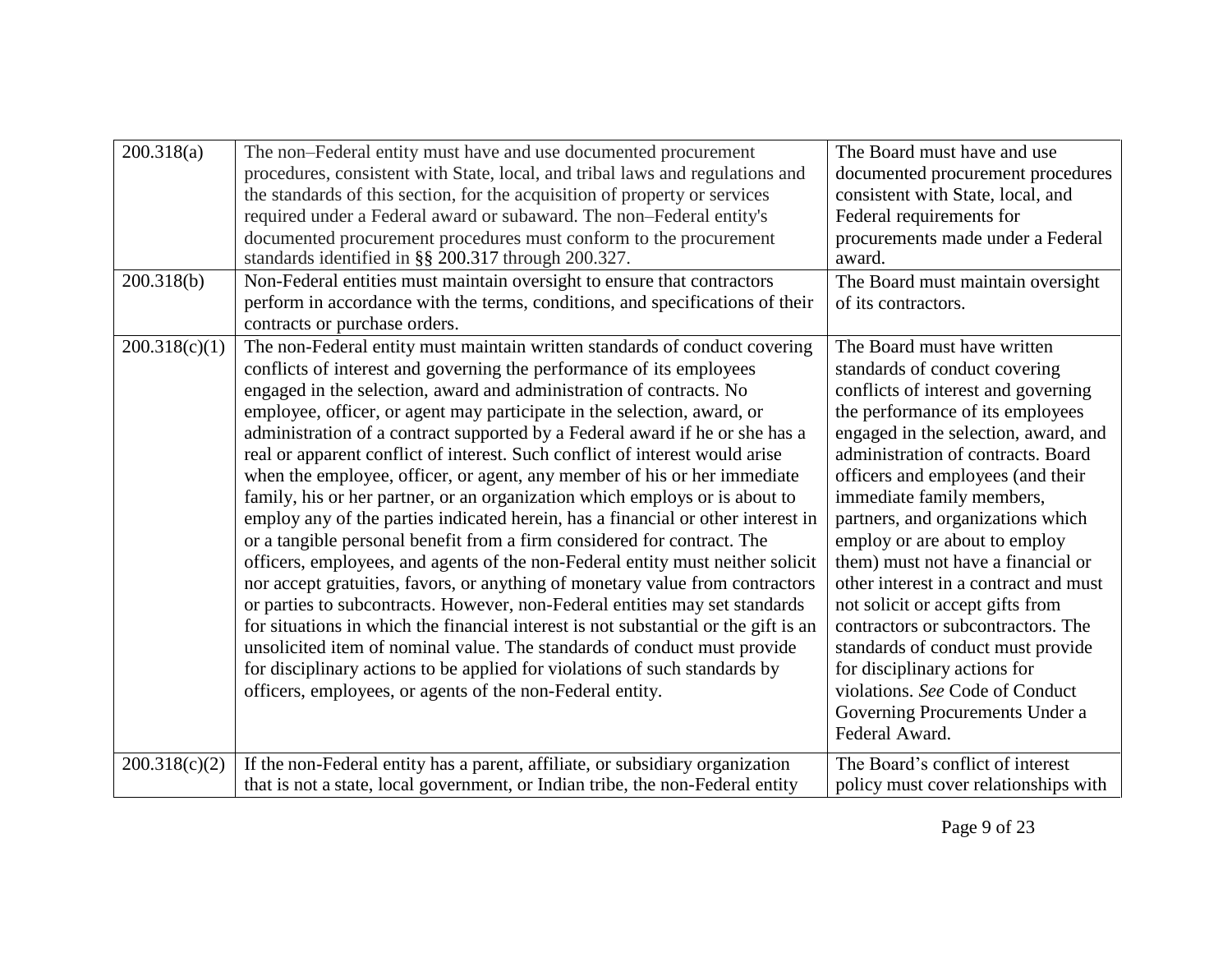|            | must also maintain written standards of conduct covering organizational<br>conflicts of interest. Organizational conflicts of interest mean that because<br>of relationships with a parent company, affiliate, or subsidiary organization,<br>the non-Federal entity is unable or appears to be unable to be impartial in<br>conducting a procurement action involving a related organization.                                                                                                                                                            | certain parent, affiliate, or subsidiary<br>organizations, if any.                                                                              |
|------------|-----------------------------------------------------------------------------------------------------------------------------------------------------------------------------------------------------------------------------------------------------------------------------------------------------------------------------------------------------------------------------------------------------------------------------------------------------------------------------------------------------------------------------------------------------------|-------------------------------------------------------------------------------------------------------------------------------------------------|
| 200.318(d) | The non-Federal entity's procedures must avoid acquisition of unnecessary<br>or duplicative items. Consideration should be given to consolidating or<br>breaking out procurements to obtain a more economical purchase. Where<br>appropriate, an analysis will be made of lease versus purchase alternatives,<br>and any other appropriate analysis to determine the most economical<br>approach.                                                                                                                                                         | The Board must avoid acquisition of<br>unnecessary or duplicative items.                                                                        |
| 200.318(e) | To foster greater economy and efficiency, and in accordance with efforts to<br>promote cost-effective use of shared services across the Federal government,<br>the non-Federal entity is encouraged to enter into state and local<br>intergovernmental agreements or inter-entity agreements where appropriate<br>for procurement or use of common or shared goods and services.<br>Competition requirements will be met with documented procurement actions<br>using strategic sourcing, shared services, and other similar procurement<br>arrangements. | The Board is encouraged to use<br>intergovernmental agreements or<br>inter-entity agreements.                                                   |
| 200.318(f) | The non-Federal entity is encouraged to use Federal excess and surplus<br>property in lieu of purchasing new equipment and property whenever such<br>use is feasible and reduces project costs.                                                                                                                                                                                                                                                                                                                                                           | The Board is encouraged to use<br>Federal excess and surplus in lieu of<br>purchasing new, when feasible.                                       |
| 200.318(g) | The non-Federal entity is encouraged to use value engineering clauses in<br>contracts for construction projects of sufficient size to offer reasonable<br>opportunities for cost reductions. Value engineering is a systematic and<br>creative analysis of each contract item or task to ensure that its essential<br>function is provided at the overall lower cost.                                                                                                                                                                                     | The Board is encouraged to use<br>value engineering clauses in<br>construction contracts of sufficient<br>size.                                 |
| 200.318(h) | The non-Federal entity must award contracts only to responsible contractors<br>possessing the ability to perform successfully under the terms and conditions<br>of a proposed procurement. Consideration will be given to such matters as                                                                                                                                                                                                                                                                                                                 | The Board must award contracts to<br>responsible contractors, after<br>considering contractor integrity,<br>compliance with public policy, past |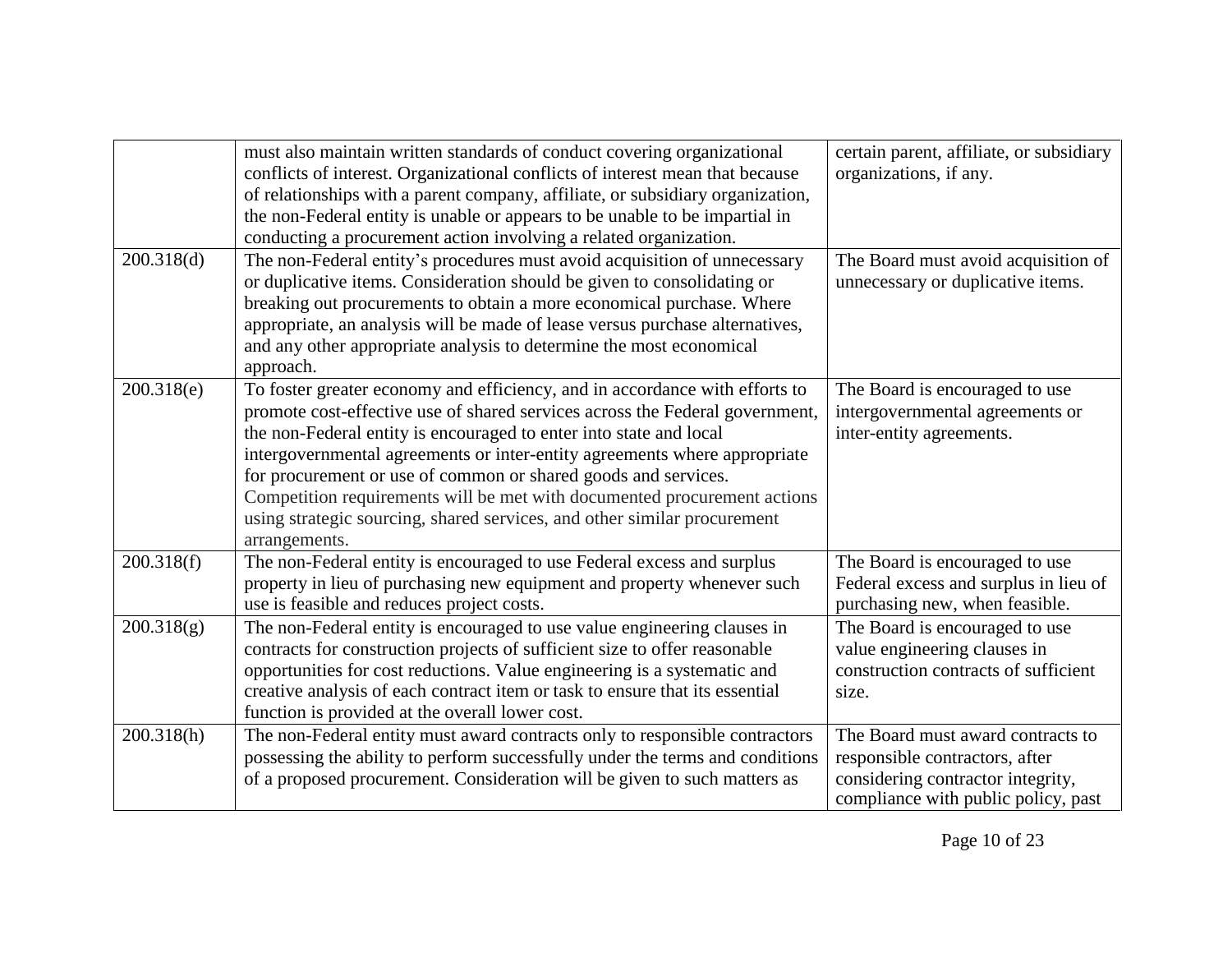|               | contractor integrity, compliance with public policy, record of past              | performance, and financial and        |
|---------------|----------------------------------------------------------------------------------|---------------------------------------|
|               | performance, and financial and technical resources.                              | technical resources.                  |
| 200.318(i)    | The non-Federal entity must maintain records sufficient to detail the history    | The Board must maintain               |
|               | of procurement. These records will include, but are not necessarily limited      | procurement records.                  |
|               | to the following: rationale for the method of procurement, selection of          |                                       |
|               | contract type, contractor selection or rejection, and the basis for the contract |                                       |
|               | price.                                                                           |                                       |
| 200.318(j)(1) | The non-Federal entity may use a time-and-materials type contract only after     | The Board may only use time-and-      |
|               | a determination that no other contract is suitable and if the contract includes  | materials type contracts in limited   |
|               | a ceiling price that the contractor exceeds at its own risk. Time-and-           | circumstances.                        |
|               | materials type contract means a contract whose cost to a non-Federal entity      |                                       |
|               | is the sum of: (i) The actual cost of materials; (ii) Direct labor hours charged |                                       |
|               | at fixed hourly rates that reflect wages, general and administrative expenses,   |                                       |
|               | and profit.                                                                      |                                       |
| 200.318(j)(2) | Since this formula generates an open-ended contract price, a time-and-           | The Board must set a ceiling price    |
|               | materials contract provides no positive profit incentive to the contractor for   | and assert a high degree of oversight |
|               | cost control or labor efficiency. Therefore, each contract must set a ceiling    | on time-and-materials type            |
|               | price that the contractor exceeds at its own risk. Further, the non-Federal      | contracts.                            |
|               | entity awarding such a contract must assert a high degree of oversight in        |                                       |
|               | order to obtain reasonable assurance that the contractor is using efficient      |                                       |
|               | methods and effective cost controls.                                             |                                       |
| 200.318(k)    | The non-Federal entity alone must be responsible, in accordance with good        | The Board must be responsible for     |
|               | administrative practice and sound business judgment, for the settlement of       | settling contract disputes and        |
|               | all contractual and administrative issues arising out of procurements. These     | administrative issues arising out of  |
|               | issues include, but are not limited to, source evaluation, protests, disputes,   | procurements.                         |
|               | and claims. These standards do not relieve the non-Federal entity of any         |                                       |
|               | contractual responsibilities under its contracts. The Federal awarding agency    |                                       |
|               | will not substitute its judgment for that of the non-Federal entity unless the   |                                       |
|               | matter is primarily a Federal concern. Violations of law will be referred to     |                                       |
|               | the local, state, or Federal authority having proper jurisdiction.               |                                       |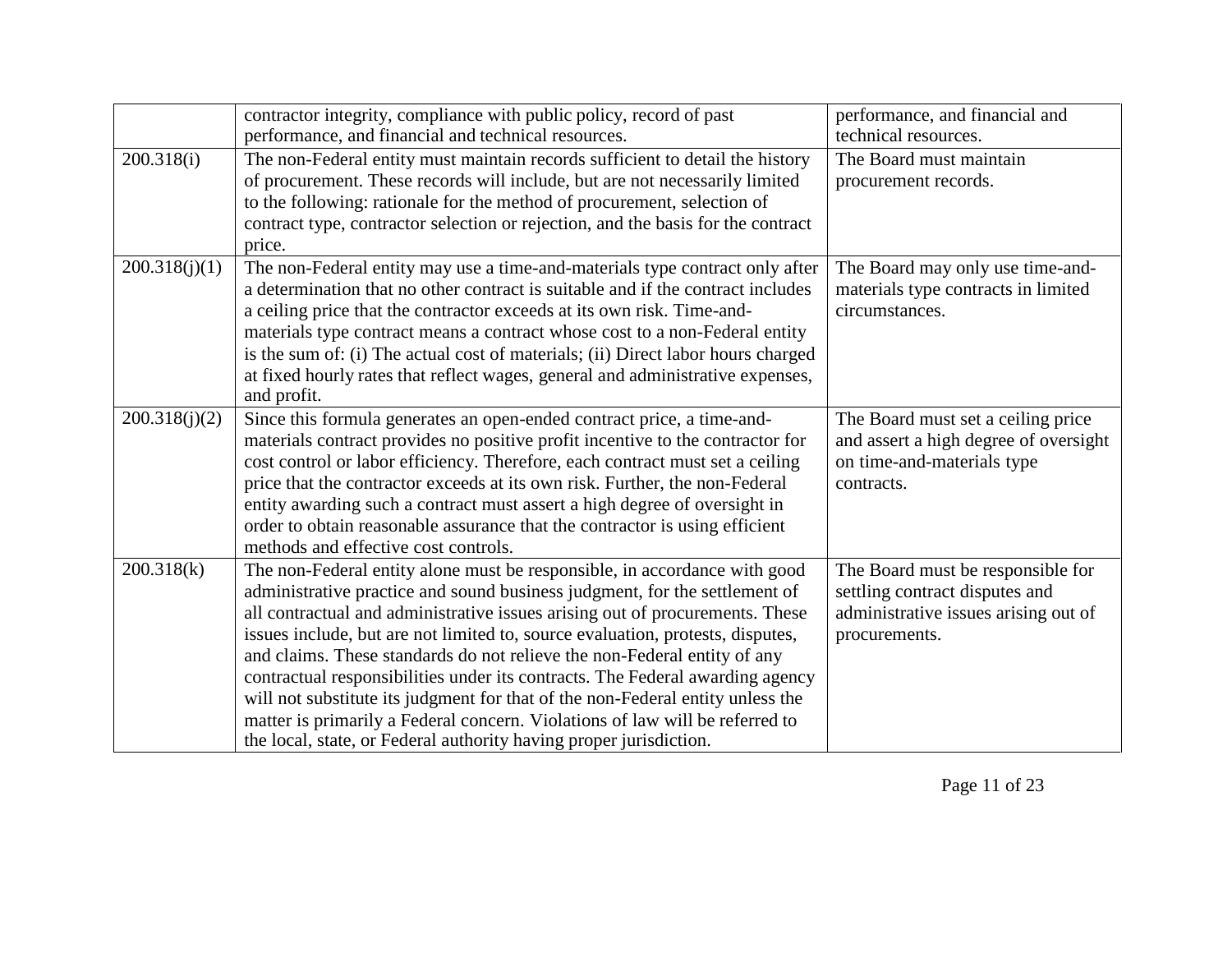| 200.319    | Competition                                                                                                                                                                                                                                                                                                                                                                                                                                                                                                                                                                                                                                                                                                                                                                                                                                                                                                                                                                                                                                          |                                                                                                                                                                                                                                                                                        |
|------------|------------------------------------------------------------------------------------------------------------------------------------------------------------------------------------------------------------------------------------------------------------------------------------------------------------------------------------------------------------------------------------------------------------------------------------------------------------------------------------------------------------------------------------------------------------------------------------------------------------------------------------------------------------------------------------------------------------------------------------------------------------------------------------------------------------------------------------------------------------------------------------------------------------------------------------------------------------------------------------------------------------------------------------------------------|----------------------------------------------------------------------------------------------------------------------------------------------------------------------------------------------------------------------------------------------------------------------------------------|
| 200.319(a) | All procurement transactions for the acquisition of property or services<br>required under a Federal award must be conducted in a manner providing<br>full and open competition consistent with the standards of this section and §<br>200.320.                                                                                                                                                                                                                                                                                                                                                                                                                                                                                                                                                                                                                                                                                                                                                                                                      | The Board must conduct<br>procurement transactions in a<br>manner providing full and open<br>competition.                                                                                                                                                                              |
| 200.319(b) | In order to ensure objective contractor performance and eliminate unfair<br>competitive advantage, contractors that develop or draft specifications,<br>requirements, statements of work, and invitations for bids or requests for<br>proposals must be excluded from competing for such procurements. Some<br>of the situations considered to be restrictive of competition include but are<br>not limited to: (1) Placing unreasonable requirements on firms in order for<br>them to qualify to do business; (2) Requiring unnecessary experience and<br>excessive bonding; (3) Noncompetitive pricing practices between firms or<br>between affiliated companies; (4) Noncompetitive contracts to consultants<br>that are on retainer contracts; (5) Organizational conflicts of interest; (6)<br>Specifying only a "brand name" product instead of allowing "an equal"<br>product to be offered and describing the performance or other relevant<br>requirements of the procurement; and (7) Any arbitrary action in the<br>procurement process. | Contractors that develop or draft<br>specifications, requirements,<br>statements of work, and invitations<br>for bids or requests for proposals<br>must be excluded from competing<br>for such procurements. The Board<br>must avoid practices that are<br>restrictive of competition. |
| 200.319(c) | The non-Federal entity must conduct procurements in a manner that<br>prohibits the use of statutorily or administratively imposed state or local<br>geographical preferences in the evaluation of bids or proposals, except in<br>those cases where applicable Federal statutes expressly mandate or<br>encourage geographic preference. Nothing in this section preempts state<br>licensing laws. When contracting for architectural and engineering (A/E)<br>services, geographic location may be a selection criterion provided its<br>application leaves an appropriate number of qualified firms, given the nature<br>and size of the project, to compete for the contract.                                                                                                                                                                                                                                                                                                                                                                     | The Board is generally prohibited<br>from using geographical preference<br>in the evaluation of bids or<br>proposals.                                                                                                                                                                  |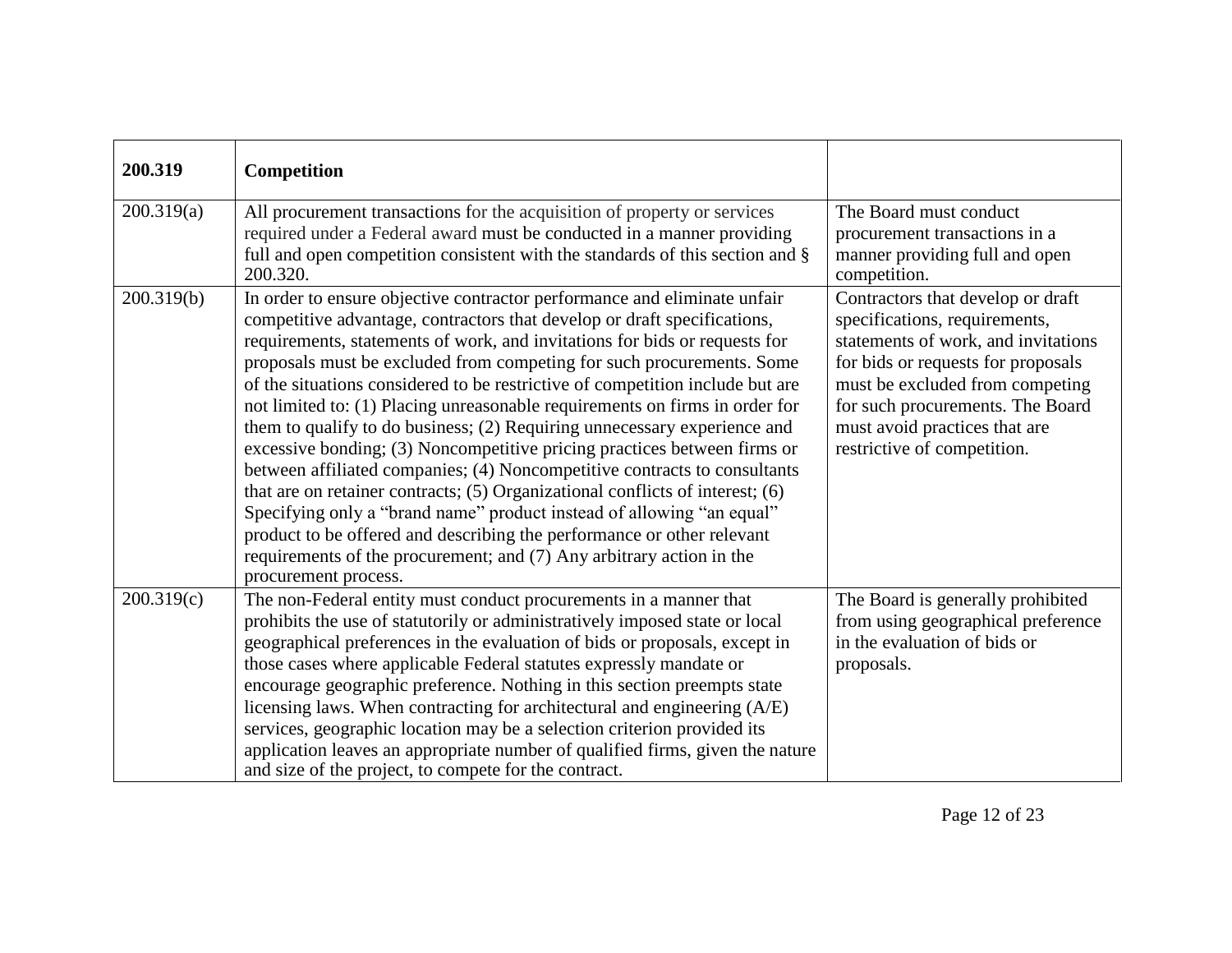| 200.319(d) | The non-Federal entity must have written procedures for procurement<br>transactions. These procedures must ensure that all solicitations: (1)<br>Incorporate a clear and accurate description of the technical requirements for<br>the material, product, or service to be procured. Such description must not,<br>in competitive procurements, contain features which unduly restrict<br>competition. The description may include a statement of the qualitative<br>nature of the material, product or service to be procured and, when<br>necessary, must set forth those minimum essential characteristics and<br>standards to which it must conform if it is to satisfy its intended use. | The Board must have written<br>procedures for procurement<br>transactions that ensure that<br>solicitations (1) incorporate a clear<br>and accurate description of technical<br>requirements and (2) identify all<br>requirements the offeror must fulfill<br>and all other factors to be used in<br>evaluating bids or proposals. |
|------------|-----------------------------------------------------------------------------------------------------------------------------------------------------------------------------------------------------------------------------------------------------------------------------------------------------------------------------------------------------------------------------------------------------------------------------------------------------------------------------------------------------------------------------------------------------------------------------------------------------------------------------------------------------------------------------------------------|------------------------------------------------------------------------------------------------------------------------------------------------------------------------------------------------------------------------------------------------------------------------------------------------------------------------------------|
|            | Detailed product specifications should be avoided if all possible. When it is<br>impractical or uneconomical to make a clear and accurate description of the<br>technical requirements, a "brand name or equivalent" description may be<br>used as a means to define the performance or other salient requirements of<br>procurement. The specific features of the named brand which must be met<br>by offers must be clearly stated; and (2) Identify all requirements which the<br>offerors must fulfill and all other factors to be used in evaluating bids or<br>proposals.                                                                                                               |                                                                                                                                                                                                                                                                                                                                    |
| 200.319(e) | The non-Federal entity must ensure that all prequalified lists of persons,<br>firms, or products which are used in acquiring goods and services are<br>current and include enough qualified sources to ensure maximum open and<br>free competition. Also, the non-Federal entity must not preclude potential<br>bidders from qualifying during the solicitation period.                                                                                                                                                                                                                                                                                                                       | The Board must ensure all<br>prequalified lists are current and<br>include enough qualified sources to<br>ensure open and free competition.                                                                                                                                                                                        |
| 200.319(f) | Noncompetitive procurements can only be awarded in accordance with §<br>$200.320(c)$ .                                                                                                                                                                                                                                                                                                                                                                                                                                                                                                                                                                                                        | Noncompetitive procurements must<br>be awarded in accordance with §<br>$200.320(c)$ .                                                                                                                                                                                                                                              |
| 200.320    | <b>Methods of Procurement to be Followed</b>                                                                                                                                                                                                                                                                                                                                                                                                                                                                                                                                                                                                                                                  |                                                                                                                                                                                                                                                                                                                                    |
| 200.320    | The non-Federal entity must have and use documented procurement<br>procedures, consistent with the standards of this section and §§ 200.317,<br>200.318, and 200.319 for any of the following methods of procurement used                                                                                                                                                                                                                                                                                                                                                                                                                                                                     | The Board must have and use<br>documented procurement procedures                                                                                                                                                                                                                                                                   |

Page 13 of 23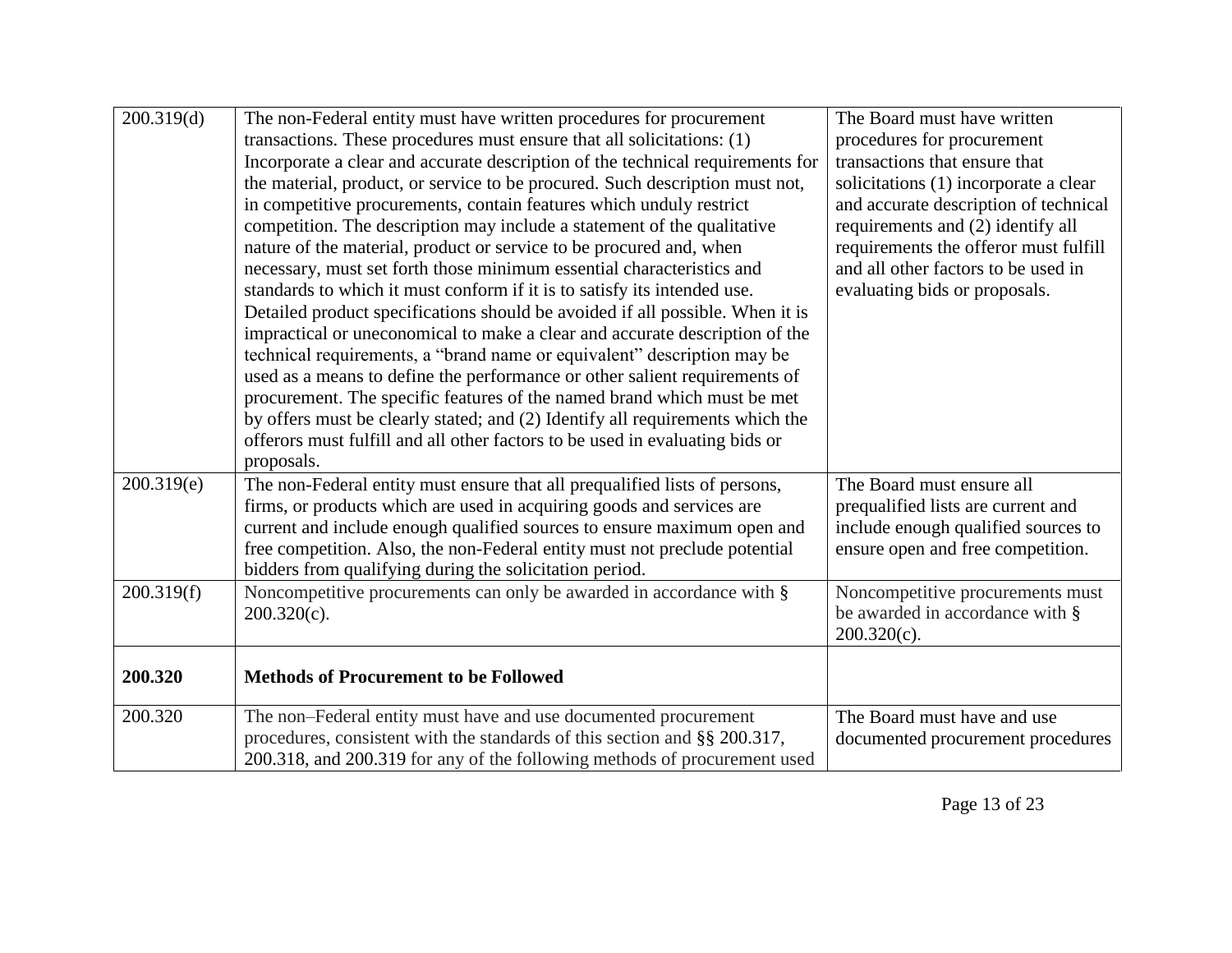|               | for the acquisition of property or services required under a Federal award or<br>sub-award.                                                                                                                                                                                                                                                                                                                                                                                                                                                                                                                                                                                                                                                                                                                                                                                                                                                                                                                                                                                                                                                                                                                                                                                                                                                                                                                                                              | for procurements made under a<br>Federal award or sub-award.                                                                                                                                                                                                                                                                                 |
|---------------|----------------------------------------------------------------------------------------------------------------------------------------------------------------------------------------------------------------------------------------------------------------------------------------------------------------------------------------------------------------------------------------------------------------------------------------------------------------------------------------------------------------------------------------------------------------------------------------------------------------------------------------------------------------------------------------------------------------------------------------------------------------------------------------------------------------------------------------------------------------------------------------------------------------------------------------------------------------------------------------------------------------------------------------------------------------------------------------------------------------------------------------------------------------------------------------------------------------------------------------------------------------------------------------------------------------------------------------------------------------------------------------------------------------------------------------------------------|----------------------------------------------------------------------------------------------------------------------------------------------------------------------------------------------------------------------------------------------------------------------------------------------------------------------------------------------|
| 200.320(a)    | Informal procurement methods. When the value of the procurement for<br>property or services under a Federal award does not exceed the simplified<br>acquisition threshold (SAT), as defined in $\S 200.1$ , or a lower threshold<br>established by a non-Federal entity, formal procurement methods are not<br>required. The non-Federal entity may use informal procurement methods to<br>expedite the completion of its transactions and minimize the associated<br>administrative burden and cost. The informal methods used for procurement<br>of property or services at or below the SAT include:                                                                                                                                                                                                                                                                                                                                                                                                                                                                                                                                                                                                                                                                                                                                                                                                                                                  | For purchases under the simplified<br>acquisition threshold, or a lower<br>threshold established by the Board,<br>the Board may use informal<br>procurement methods (micro-<br>purchases and small purchases).                                                                                                                               |
| 200.320(a)(1) | (1) Micro-purchases—<br>(i) Distribution. The acquisition of supplies or services, the aggregate dollar<br>amount of which does not exceed the micro-purchase threshold (See the<br>definition of micro-purchase in $\S$ 200.1). To the maximum extent<br>practicable, the non-Federal entity should distribute micro-purchases<br>equitably among qualified suppliers.<br>(ii) Micro-purchase awards. Micro-purchases may be awarded without<br>soliciting competitive price or rate quotations if the non-Federal entity<br>considers the price to be reasonable based on research, experience, purchase<br>history or other information and documents it[s] files accordingly. Purchase<br>cards can be used for micro-purchases if procedures are documented and<br>approved by the non-Federal entity.<br>(iii) Micro-purchase thresholds. The non-Federal entity is responsible for<br>determining and documenting an appropriate micro-purchase threshold<br>based on internal controls, an evaluation of risk, and its documented<br>procurement procedures. The micro-purchase threshold used by the non-<br>Federal entity must be authorized or not prohibited under State, local, or<br>tribal laws or regulations. Non-Federal entities may establish a threshold<br>higher than the Federal threshold established in the Federal Acquisition<br>Regulations (FAR) in accordance with paragraphs $(a)(1)(iv)$ and $(v)$ of this<br>section. | Micro-purchases should be<br>distributed equitably among<br>qualified suppliers and may be<br>awarded without soliciting<br>competitive price or rate quotations<br>if the Board considers the price to be<br>reasonable based on research,<br>experience, purchase history, or<br>other information and documents its<br>files accordingly. |

Page 14 of 23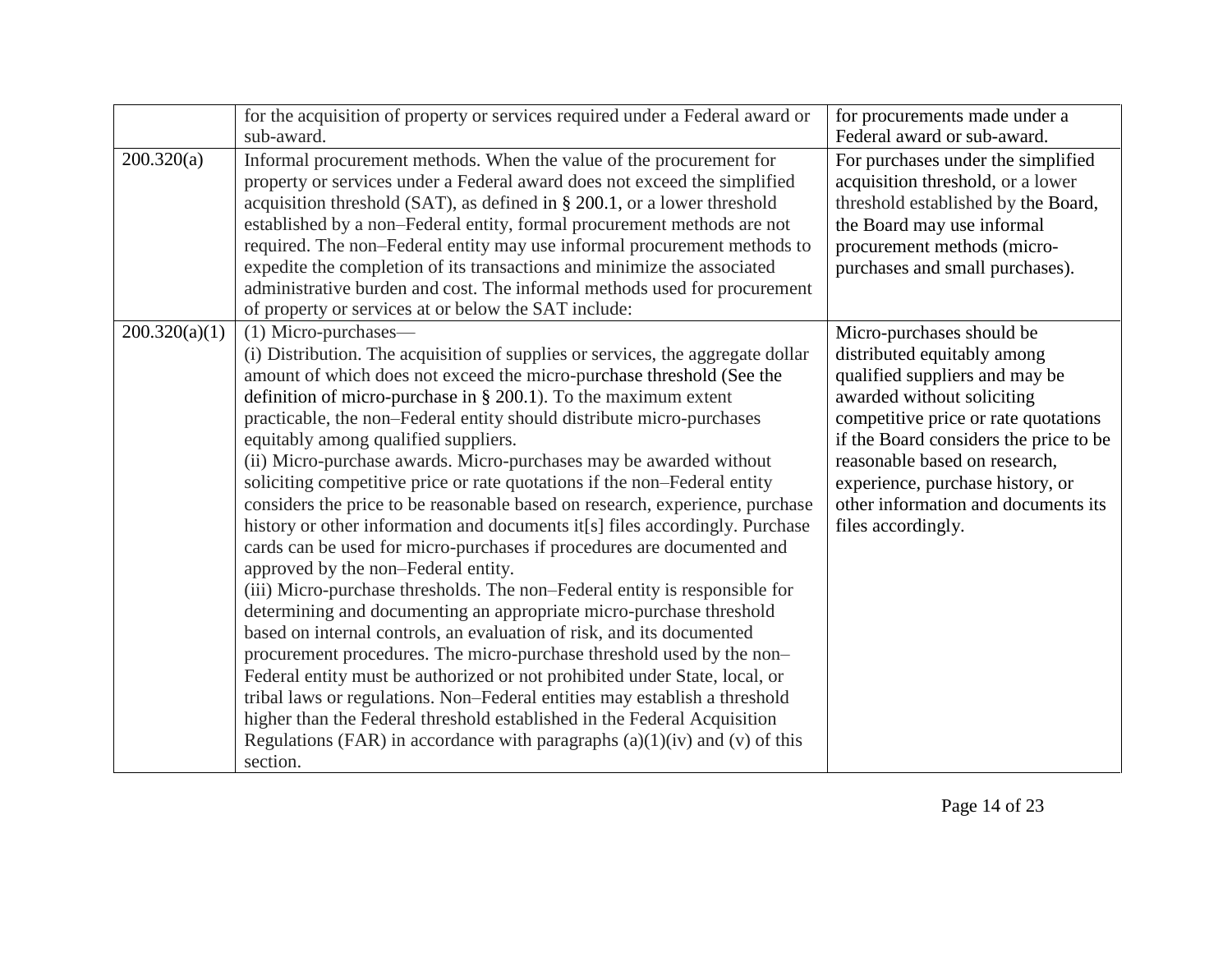|               | (iv) Non-Federal entity increase to the micro-purchase threshold up to             |                                      |
|---------------|------------------------------------------------------------------------------------|--------------------------------------|
|               | \$50,000. Non-Federal entities may establish a threshold higher than the           |                                      |
|               | micro-purchase threshold identified in the FAR in accordance with the              |                                      |
|               | requirements of this section. The non-Federal entity may self-certify a            |                                      |
|               | threshold up to \$50,000 on an annual basis and must maintain                      |                                      |
|               | documentation to be made available to the Federal awarding agency and              |                                      |
|               | auditors in accordance with § 200.334. The self-certification must include a       |                                      |
|               | justification, clear identification of the threshold, and supporting               |                                      |
|               | documentation of any of the following:                                             |                                      |
|               | (A) A qualification as a low-risk auditee, in accordance with the criteria in $\S$ |                                      |
|               | 200.520 for the most recent audit;                                                 |                                      |
|               | (B) An annual internal institutional risk assessment to identify, mitigate, and    |                                      |
|               | manage financial risks; or,                                                        |                                      |
|               | (C) For public institutions, a higher threshold consistent with State law.         |                                      |
|               | (v) Non-Federal entity increase to the micro-purchase threshold over               |                                      |
|               | \$50,000. Micro-purchase thresholds higher than \$50,000 must be approved          |                                      |
|               | by the cognizant agency for indirect costs. The non-federal entity must            |                                      |
|               | submit a request with the requirements included in paragraph $(a)(1)(iv)$ of       |                                      |
|               | this section. The increased threshold is valid until there is a change in status   |                                      |
|               | in which the justification was approved.                                           |                                      |
| 200.320(a)(2) | (2) Small purchases—                                                               | For small purchases, the aggregate   |
|               | (i) Small purchase procedures. The acquisition of property or services, the        | dollar amount of which is higher     |
|               | aggregate dollar amount of which is higher than the micro-purchase                 | than the micro-purchase threshold    |
|               | threshold but does not exceed the simplified acquisition threshold. If small       | but lower than the simplified        |
|               | purchase procedures are used, price or rate quotations must be obtained from       | acquisition threshold, price or rate |
|               | an adequate number of qualified sources as determined appropriate by the           | quotations must be obtained from an  |
|               | non-Federal entity.                                                                | adequate number of qualified         |
|               | (ii) Simplified acquisition thresholds. The non-Federal entity is responsible      | sources.                             |
|               | for determining an appropriate simplified acquisition threshold based on           |                                      |
|               | internal controls, an evaluation of risk and its documented procurement            |                                      |
|               | procedures which must not exceed the threshold established in the FAR.             |                                      |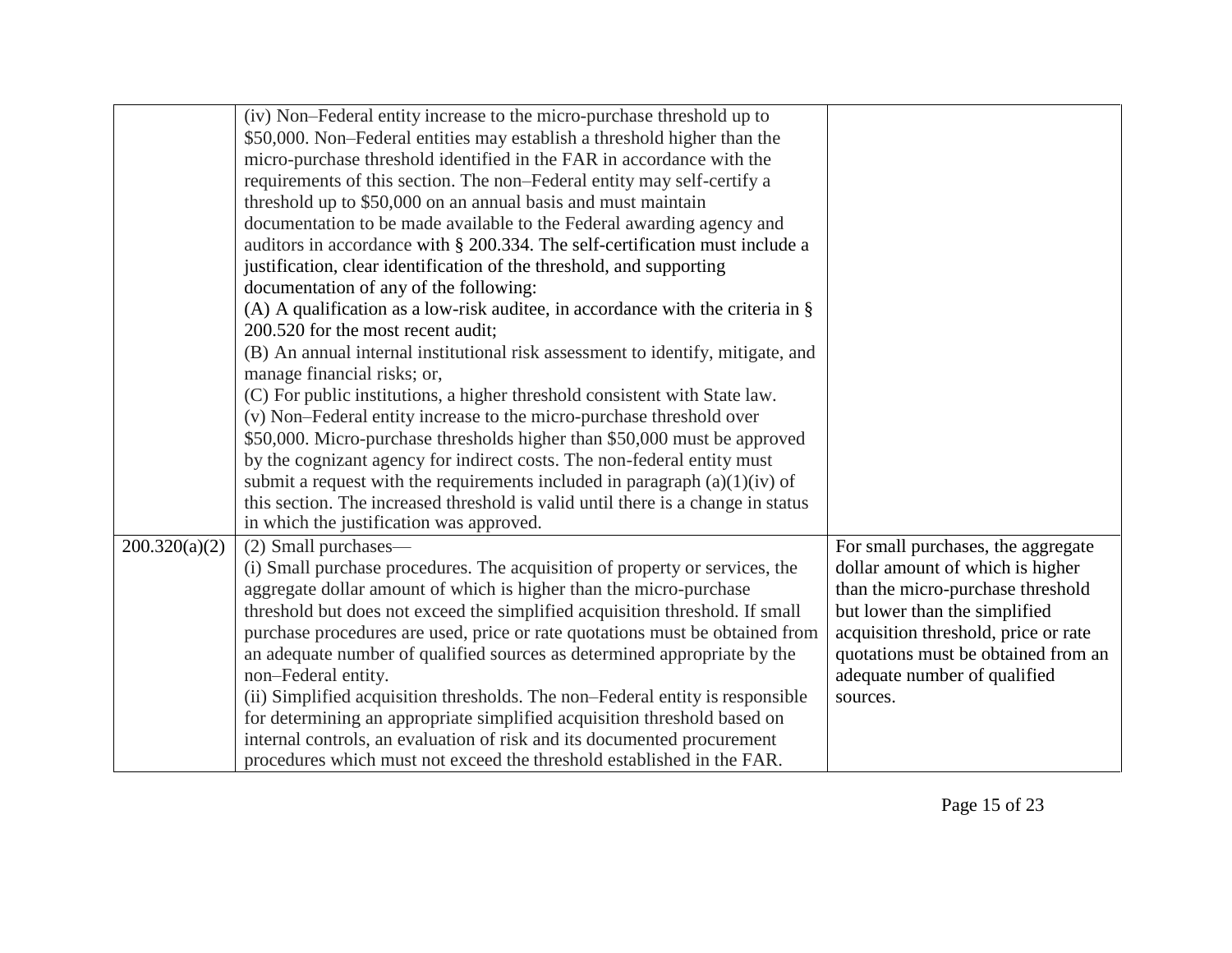|               | When applicable, a lower simplified acquisition threshold used by the non-<br>Federal entity must be authorized or not prohibited under State, local, or                                                                                                                                                                                                                                                                                                                                                                                                                                                                                                                                                                                                                                                                                                                                                                                                                                                                                                                                                                                                                                                                                                                                                                                                                         |                                                                                                                                                                                                                                                                                                                                                                                                                                                                                                                                                                                                |
|---------------|----------------------------------------------------------------------------------------------------------------------------------------------------------------------------------------------------------------------------------------------------------------------------------------------------------------------------------------------------------------------------------------------------------------------------------------------------------------------------------------------------------------------------------------------------------------------------------------------------------------------------------------------------------------------------------------------------------------------------------------------------------------------------------------------------------------------------------------------------------------------------------------------------------------------------------------------------------------------------------------------------------------------------------------------------------------------------------------------------------------------------------------------------------------------------------------------------------------------------------------------------------------------------------------------------------------------------------------------------------------------------------|------------------------------------------------------------------------------------------------------------------------------------------------------------------------------------------------------------------------------------------------------------------------------------------------------------------------------------------------------------------------------------------------------------------------------------------------------------------------------------------------------------------------------------------------------------------------------------------------|
| 200.320(b)    | tribal laws or regulations.<br>Formal procurement methods. When the value of the procurement for<br>property or services under a Federal financial assistance award exceeds the<br>SAT, or a lower threshold established by a non-Federal entity, formal<br>procurement methods are required. Formal procurement methods require<br>following documented procedures. Formal procurement methods also<br>require public advertising unless a non-competitive procurement can be used<br>in accordance with $\S 200.319$ or paragraph (c) of this section. The following<br>formal methods of procurement are used for procurement of property or<br>services above the simplified acquisition threshold or a value below the<br>simplified acquisition threshold the non-Federal entity determines to be<br>appropriate:                                                                                                                                                                                                                                                                                                                                                                                                                                                                                                                                                          | For purchases that exceed the<br>simplified acquisition threshold, or a<br>lower threshold established by the<br>Board, formal procurement methods<br>must be used and public advertising<br>may be required.                                                                                                                                                                                                                                                                                                                                                                                  |
| 200.320(b)(1) | (1) Sealed bids. A procurement method in which bids are publicly solicited<br>and a firm fixed-price contract (lump sum or unit price) is awarded to the<br>responsible bidder whose bid, conforming with all the material terms and<br>conditions of the invitation for bids, is the lowest in price. The sealed bids<br>method is the preferred method for procuring construction, if the conditions<br>[stet]. (i) In order for sealed bidding to be feasible, the following conditions<br>should be present: (A) A complete, adequate, and realistic specification or<br>purchase description is available; (B) Two or more responsible bidders are<br>willing and able to compete effectively for the business; and (C) The<br>procurement lends itself to a firm fixed price contract and the selection of<br>the successful bidder can be made principally on the basis of price. (ii) If<br>sealed bids are used, the following requirements apply: (A) Bids must be<br>solicited from an adequate number of qualified sources, providing them<br>sufficient response time prior to the date set for opening the bids, for local,<br>and tribal governments, the invitation for bids must be publicly advertised;<br>(B) The invitation for bids, which will include any specifications and<br>pertinent attachments, must define the items or services in order for the | In sealed bid procurements, bids are<br>publicly solicited and the Board<br>awards the contract to the lowest<br>responsible bidder. The Board<br>should use sealed bidding for<br>procuring construction whenever<br>complete, adequate, and realistic<br>specifications are available, two or<br>more responsible bidders are able to<br>compete, and selection of a<br>successful bidder can be made<br>principally on the basis of price. If<br>sealed bids are used, they must meet<br>certain requirements. Any or all<br>bids may be rejected if there is a<br>sound documented reason. |

Page 16 of 23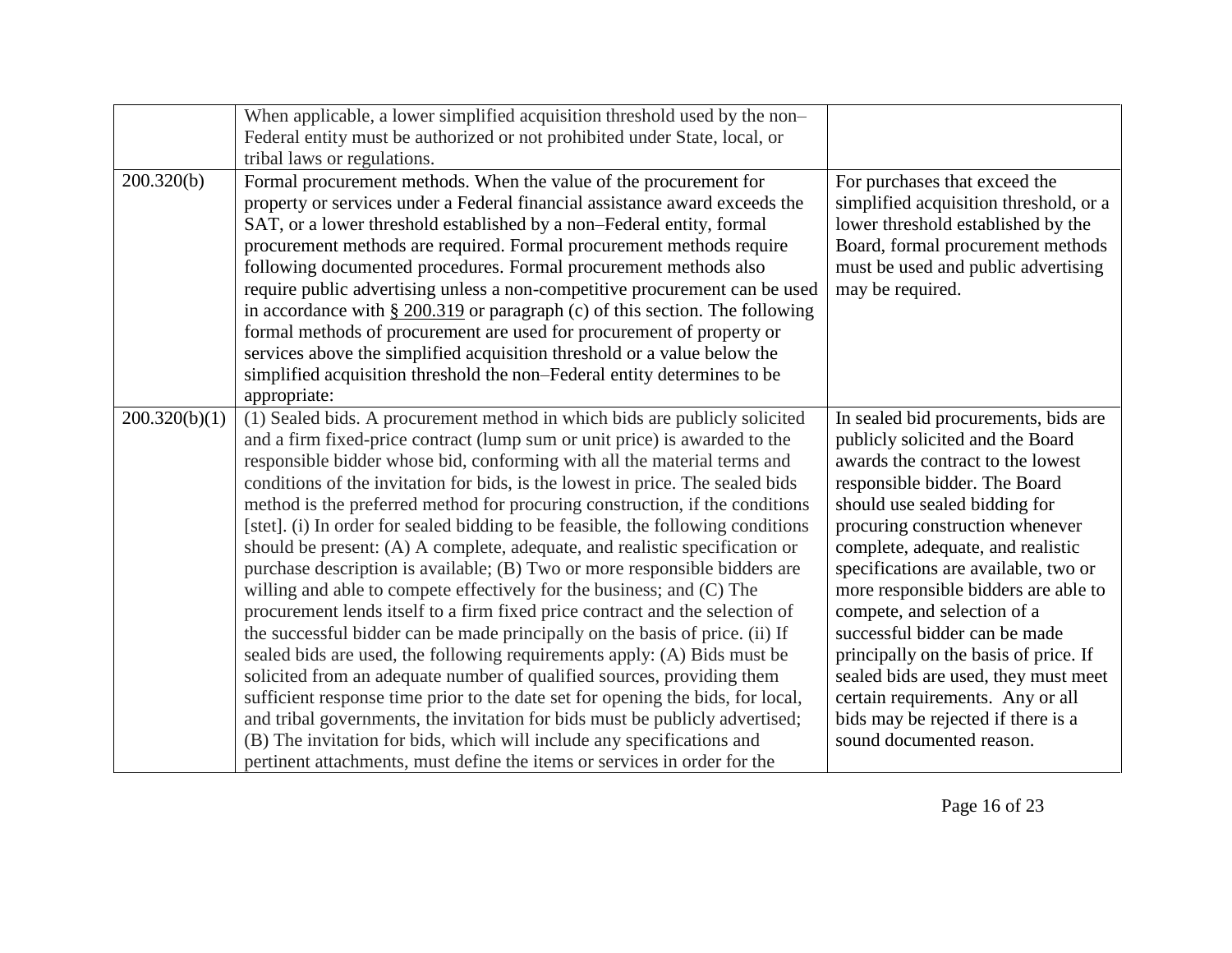|               | bidder to properly respond; (C) All bids will be opened at the time and place<br>prescribed in the invitation for bids, and for local and tribal governments,<br>the bids must be opened publicly; (D) A firm fixed price contract award will<br>be made in writing to the lowest responsive and responsible bidder. Where<br>specified in bidding documents, factors such as discounts, transportation<br>cost, and life cycle costs must be considered in determining which bid is<br>lowest. Payment discounts will only be used to determine the low bid when<br>prior experience indicates that such discounts are usually taken advantage<br>of; and (E) Any or all bids may be rejected if there is a sound documented<br>reason.                                                                                                                                                                                                                                                                                                                                                                                                                                                                                                                                                                                                                                                                                                                                                                                                               |                                                                                                                                                                                                                                                                                                                                                                                                                                                             |
|---------------|--------------------------------------------------------------------------------------------------------------------------------------------------------------------------------------------------------------------------------------------------------------------------------------------------------------------------------------------------------------------------------------------------------------------------------------------------------------------------------------------------------------------------------------------------------------------------------------------------------------------------------------------------------------------------------------------------------------------------------------------------------------------------------------------------------------------------------------------------------------------------------------------------------------------------------------------------------------------------------------------------------------------------------------------------------------------------------------------------------------------------------------------------------------------------------------------------------------------------------------------------------------------------------------------------------------------------------------------------------------------------------------------------------------------------------------------------------------------------------------------------------------------------------------------------------|-------------------------------------------------------------------------------------------------------------------------------------------------------------------------------------------------------------------------------------------------------------------------------------------------------------------------------------------------------------------------------------------------------------------------------------------------------------|
| 200.320(b)(2) | (2) Proposals. A procurement method in which either a fixed price or cost-<br>reimbursement type contract is awarded. Proposals are generally used when<br>conditions are not appropriate for the use of sealed bids. They are awarded<br>in accordance with the following requirements: (i) Requests for proposals<br>must be publicized and identify all evaluation factors and their relative<br>importance. Proposals must be solicited from an adequate number of<br>qualified offerors. Any response to publicized requests for proposals must<br>be considered to the maximum extent practical; (ii) The non-Federal entity<br>must have a written method for conducting technical evaluations of the<br>proposals received and making selections; (iii) Contracts must be awarded<br>to the responsible offeror whose proposal is most advantageous to the non-<br>Federal entity, with price and other factors considered; and (iv) The non-<br>Federal entity may use competitive proposal procedures for qualifications-<br>based procurement of architectural/engineering (A/E) professional services<br>whereby offeror's qualifications are evaluated and the most qualified offeror<br>is selected, subject to negotiation of fair and reasonable compensation. The<br>method, where price is not used as a selection factor, can only be used in<br>procurement of A/E professional services. It cannot be used to purchase<br>other types of services though A/E firms that are a potential source to<br>perform the proposed effort. | Proposals for fixed price or cost-<br>reimbursement type contracts are<br>generally used when conditions are<br>not appropriate for the use of sealed<br>bids. Proposals are awarded after<br>requests for proposals are publicized<br>with evaluation factors identified; an<br>adequate number of offerors are<br>solicited, considered and evaluated;<br>and contracts are awarded to the<br>responsible offeror with the most<br>advantageous proposal. |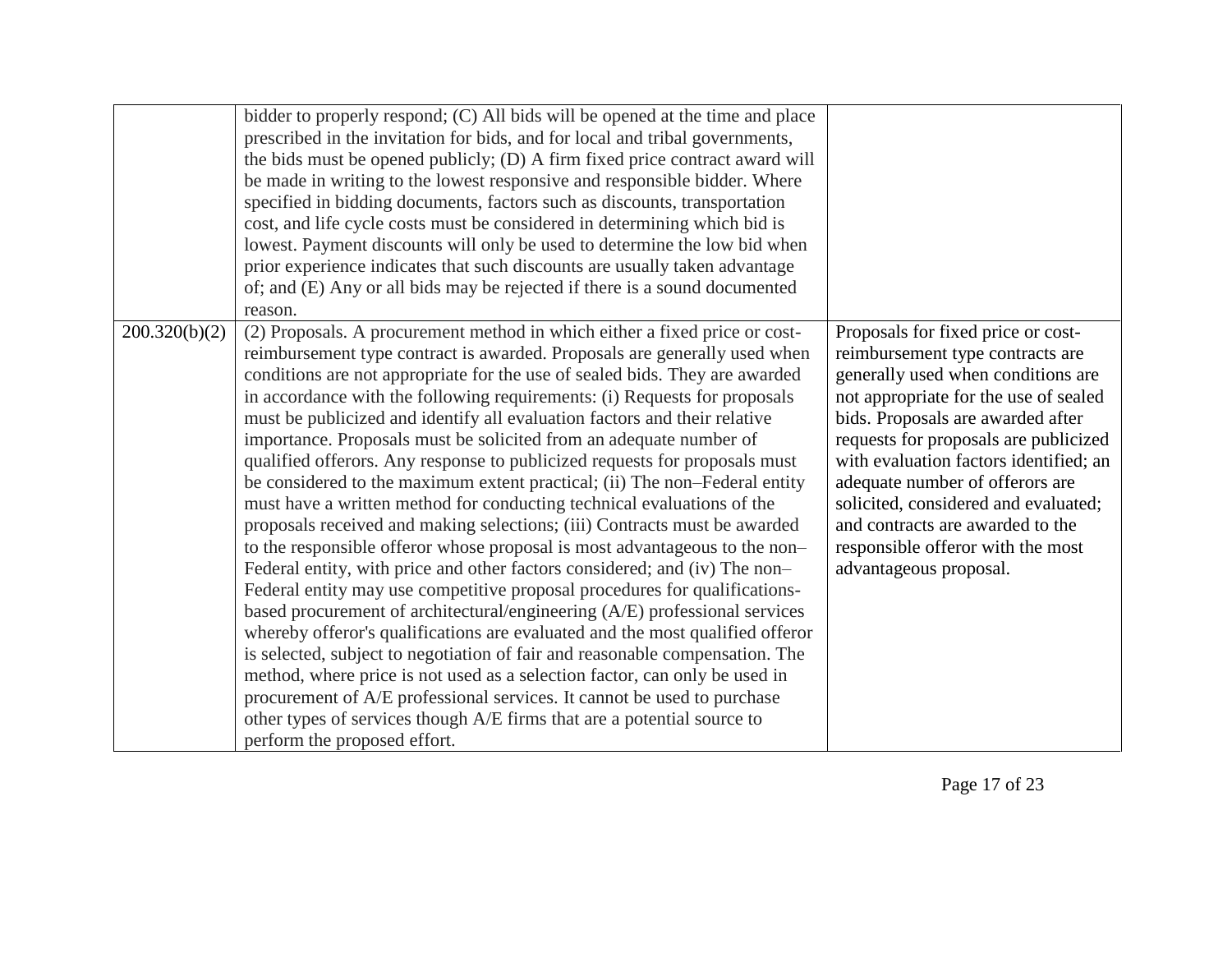| 200.320(c) | Noncompetitive procurement. There are specific circumstances in which<br>noncompetitive procurement can be used. Noncompetitive procurement can<br>only be awarded if one or more of the following circumstances apply:<br>(1) The acquisition of property or services, the aggregate dollar amount of<br>which does not exceed the micro-purchase threshold (see paragraph $(a)(1)$ of<br>this section);<br>(2) The item is available only from a single source;<br>(3) The public exigency or emergency for the requirement will not permit a<br>delay resulting from publicizing a competitive solicitation;<br>(4) The Federal awarding agency or pass-through entity expressly authorizes<br>a noncompetitive procurement in response to a written request from the<br>non-Federal entity; or<br>(5) After solicitation of a number of sources, competition is determined<br>inadequate. | The Board may procure goods via<br>noncompetitive procurement only<br>when the aggregate dollar amount<br>does not exceed the micro-purchase<br>threshold; the item is available only<br>from a single source; in times of<br>public emergency; when the Federal<br>awarding agency expressly<br>authorizes noncompetitive<br>procurement; or competition is<br>determined inadequate after<br>solicitation of a number of sources. |
|------------|-----------------------------------------------------------------------------------------------------------------------------------------------------------------------------------------------------------------------------------------------------------------------------------------------------------------------------------------------------------------------------------------------------------------------------------------------------------------------------------------------------------------------------------------------------------------------------------------------------------------------------------------------------------------------------------------------------------------------------------------------------------------------------------------------------------------------------------------------------------------------------------------------|-------------------------------------------------------------------------------------------------------------------------------------------------------------------------------------------------------------------------------------------------------------------------------------------------------------------------------------------------------------------------------------------------------------------------------------|
| 200.321    | <b>Contracting with Small and Minority Businesses, Women's Business</b><br><b>Enterprises, and Labor Surplus Area Firms</b>                                                                                                                                                                                                                                                                                                                                                                                                                                                                                                                                                                                                                                                                                                                                                                   |                                                                                                                                                                                                                                                                                                                                                                                                                                     |
| 200.321(a) | The non-Federal entity must take all necessary affirmative steps to assure<br>that minority businesses, women's business enterprises, and labor surplus<br>area firms are used when possible.                                                                                                                                                                                                                                                                                                                                                                                                                                                                                                                                                                                                                                                                                                 | The Board must take all necessary<br>affirmative steps to assure that<br>minority businesses, women's<br>business enterprises, and labor<br>surplus area firms are used when<br>possible.                                                                                                                                                                                                                                           |
| 200.321(b) | Affirmative steps must include: (1) Placing qualified small and minority<br>businesses and women's business enterprises on solicitation lists; (2)<br>Assuring that small and minority businesses, and women's business<br>enterprises are solicited whenever they are potential sources; (3) Dividing<br>total requirements, when economically feasible, into smaller tasks or<br>quantities to permit maximum participation by small and minority<br>businesses, and women's business enterprises; (4) Establishing delivery                                                                                                                                                                                                                                                                                                                                                                | Affirmative steps include, among<br>other things, placing qualified small<br>and minority businesses and<br>women's business enterprises on<br>solicitation lists; assuring such<br>businesses are solicited whenever<br>they are potential sources; dividing                                                                                                                                                                       |

Page 18 of 23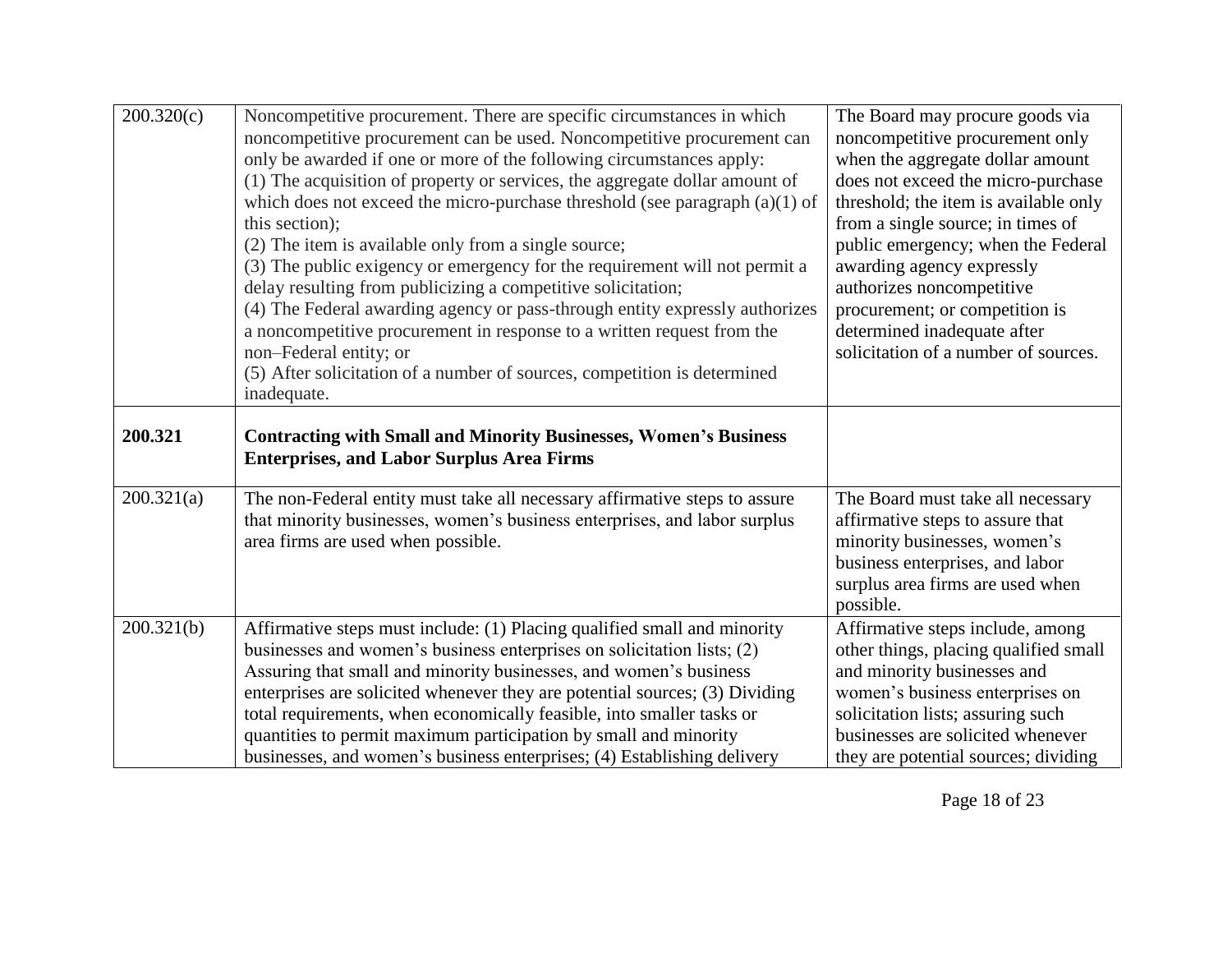|            | schedules, where the requirement permits, which encourage participation by<br>small and minority businesses, and women's business enterprises; (5) Using<br>the services and assistance, as appropriate of such organizations as the Small<br>Business Administration and the Minority Business Development Agency of<br>the Department of Commerce; and (6) Requiring the prime contractor, if                                                                                                                                                       | total requirements, when<br>economically feasible, into smaller<br>tasks or quantities; and establishing<br>delivery schedules, where the<br>requirement permits, which |
|------------|-------------------------------------------------------------------------------------------------------------------------------------------------------------------------------------------------------------------------------------------------------------------------------------------------------------------------------------------------------------------------------------------------------------------------------------------------------------------------------------------------------------------------------------------------------|-------------------------------------------------------------------------------------------------------------------------------------------------------------------------|
|            | subcontracts are to be let, to take the affirmative steps listed in paragraphs<br>$(1)$ through $(5)$ of this section.                                                                                                                                                                                                                                                                                                                                                                                                                                | encourage participation by such<br>businesses.                                                                                                                          |
| 200.322    | <b>Domestic Preferences for Procurements</b>                                                                                                                                                                                                                                                                                                                                                                                                                                                                                                          |                                                                                                                                                                         |
| 200.322(a) | As appropriate and to the extent consistent with law, the non-Federal entity<br>should, to the greatest extent practicable under a Federal award, provide a<br>preference for the purchase, acquisition, or use of goods, products, or<br>materials produced in the United States (including but not limited to iron,<br>aluminum, steel, cement, and other manufactured products). The<br>requirements of this section must be included in all subawards including all<br>contracts and purchase orders for work or products under this award.       | The Board will, to the greatest<br>extent practicable, provide a<br>preference for goods, products or<br>materials produced in the United<br>States.                    |
| 200.322(b) | For purposes of this section:<br>(1) "Produced in the United States" means, for iron and steel products, that<br>all manufacturing processes, from the initial melting stage through the<br>application of coatings, occurred in the United States.<br>(2) "Manufactured products" means items and construction materials<br>composed in whole or in part of non-ferrous metals such as aluminum;<br>plastics and polymer-based products such as polyvinyl chloride pipe;<br>aggregates such as concrete; glass, including optical fiber; and lumber. |                                                                                                                                                                         |
| 200.323    | <b>Procurement of Recovered Materials</b>                                                                                                                                                                                                                                                                                                                                                                                                                                                                                                             |                                                                                                                                                                         |
| 200.323    | A non-Federal entity that is a state agency or agency of a political<br>subdivision of a state and its contractors must comply with section 6002 of<br>the Solid Waste Disposal Act, as amended by the Resource Conservation                                                                                                                                                                                                                                                                                                                          | The Board must follow standards in<br>procuring certain items over \$10,000<br>to ensure, among other things, the                                                       |

Page 19 of 23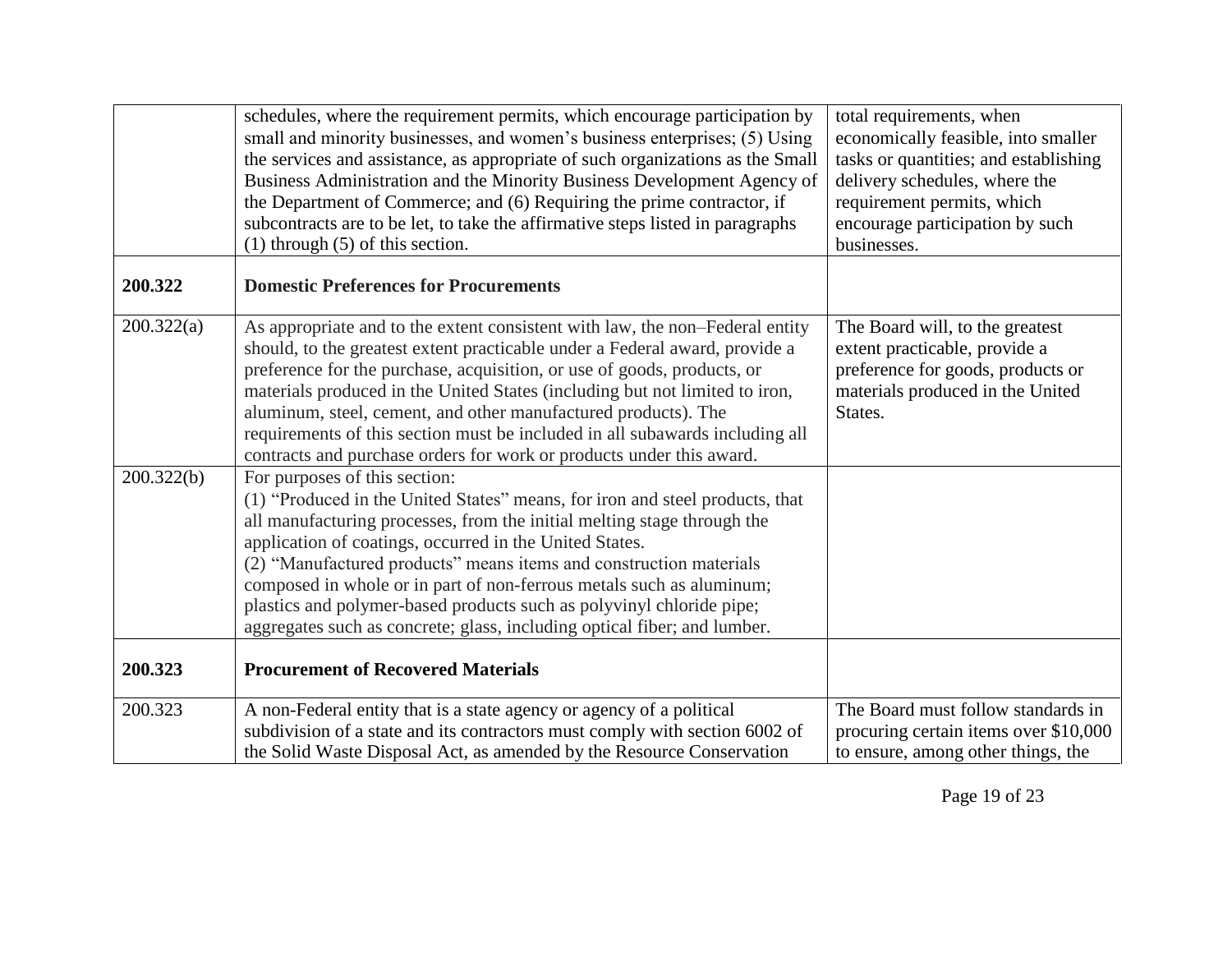|            | and Recovery Act. The requirements of Section 6002 include procuring only<br>items designated in guidelines of the Environmental Protection Agency<br>(EPA) at 40 CFR part 247 that contain the highest percentage of recovered<br>materials practicable, consistent with maintaining a satisfactory level of<br>competition, where the purchase price of the item exceeds \$10,000 or the<br>value of the quantity acquired by the preceding fiscal year exceeded<br>\$10,000; procuring solid waste management services in a manner that<br>maximizes energy and recourse recovery; and establishing an affirmative<br>procurement program for procurement of recovered materials identified in<br>the EPA guidelines. | highest percentage of recovered<br>materials practicable, consistent with<br>maintaining a satisfactory level of<br>competition.  |
|------------|--------------------------------------------------------------------------------------------------------------------------------------------------------------------------------------------------------------------------------------------------------------------------------------------------------------------------------------------------------------------------------------------------------------------------------------------------------------------------------------------------------------------------------------------------------------------------------------------------------------------------------------------------------------------------------------------------------------------------|-----------------------------------------------------------------------------------------------------------------------------------|
| 200.324    | <b>Contract Cost and Price</b>                                                                                                                                                                                                                                                                                                                                                                                                                                                                                                                                                                                                                                                                                           |                                                                                                                                   |
| 200.324(a) | The non-Federal entity must perform a cost or price analysis in connection<br>with every procurement action in excess of the Simplified Acquisition<br>Threshold including contract modifications. The method and degree of<br>analysis is dependent on the facts surrounding the particular procurement<br>situation, but as a starting point, the non-Federal entity must make<br>independent estimates before receiving bids or proposals.                                                                                                                                                                                                                                                                            | The Board must perform a cost or<br>price analysis for every procurement<br>in excess of the simplified<br>acquisition threshold. |
| 200.324(b) | The non-Federal entity must negotiate profit as a separate element of the<br>price for each contract in which there is no price competition and, in all<br>cases, where cost analysis is performed. To establish a fair and reasonable<br>profit, consideration must be given to the complexity of the work to be<br>performed, the risk borne by the contractor, the contractor's investment, the<br>amount of subcontracting, the quality of its record of past performance, and<br>industry profit rates in the surrounding geographical area for similar work.                                                                                                                                                       | The Board must negotiate profit for<br>sole-source procurements and for<br>procurements where cost analysis is<br>performed.      |
| 200.324(c) | Costs or prices based on estimated costs for contracts under the Federal<br>award are allowable only to the extent that costs incurred or cost estimates<br>included in negotiated prices would be allowable for the non-Federal entity<br>under Subpart E [Cost Principles] of this part. The non-Federal entity may                                                                                                                                                                                                                                                                                                                                                                                                    | Costs incurred or estimated costs are<br>allowable only to the extent they<br>comply with Federal Cost<br>Principles.             |

Page 20 of 23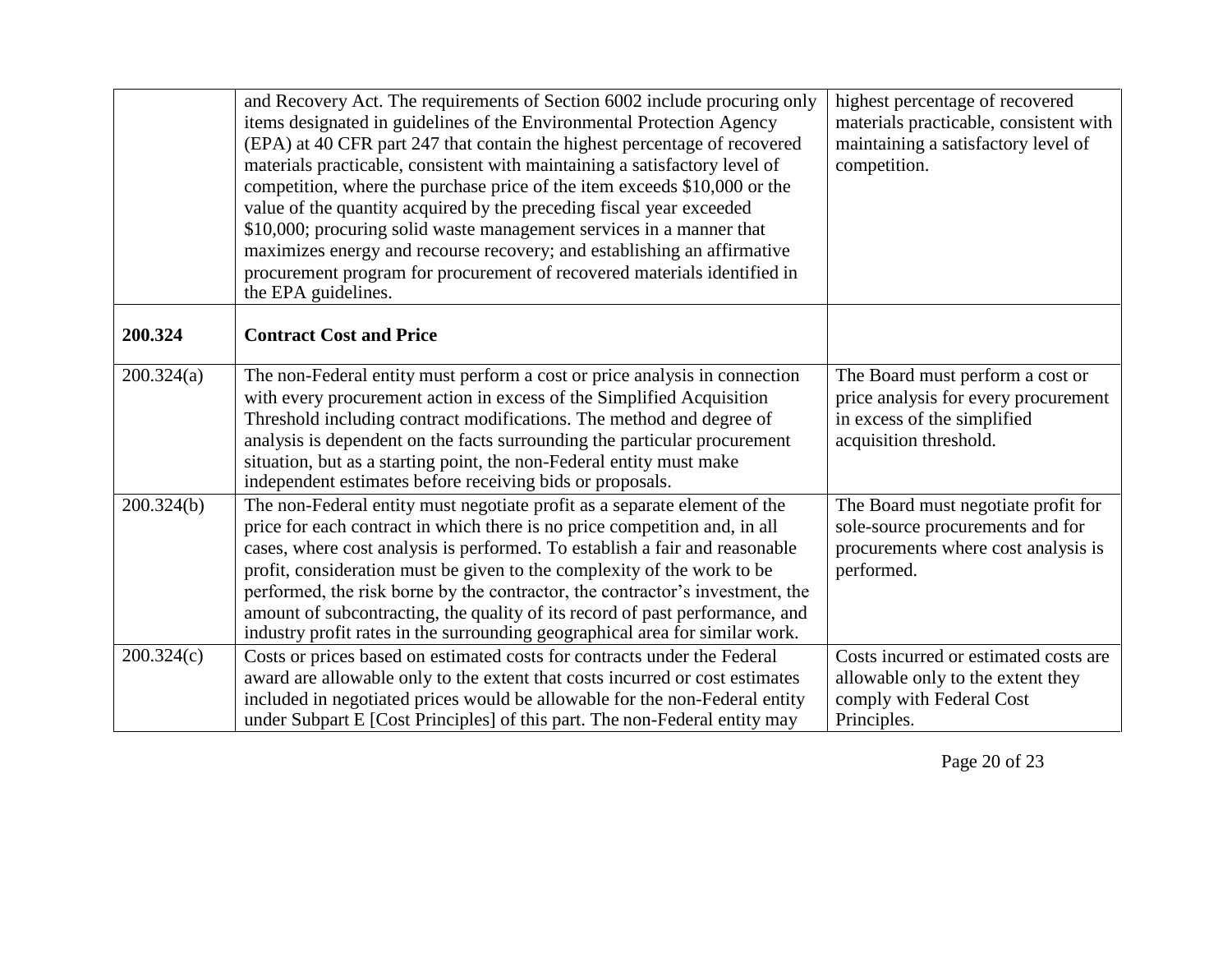|            | reference its own cost principles that comply with the Federal cost<br>principles.                                                                                                                                                                                                                                                                                                                                                                                                                                                                                                                                                                                                                                                                                                                                                                |                                                                                                                                                                                                |
|------------|---------------------------------------------------------------------------------------------------------------------------------------------------------------------------------------------------------------------------------------------------------------------------------------------------------------------------------------------------------------------------------------------------------------------------------------------------------------------------------------------------------------------------------------------------------------------------------------------------------------------------------------------------------------------------------------------------------------------------------------------------------------------------------------------------------------------------------------------------|------------------------------------------------------------------------------------------------------------------------------------------------------------------------------------------------|
| 200.324(d) | The cost plus a percentage of cost and percentage of construction cost<br>methods of contracting must not be used.                                                                                                                                                                                                                                                                                                                                                                                                                                                                                                                                                                                                                                                                                                                                | The cost plus a percentage of cost<br>and percentage of construction cost<br>methods of contracting must not be<br>used.                                                                       |
| 200.325    | <b>Federal Awarding Agency or Pass-Through Entity Review</b>                                                                                                                                                                                                                                                                                                                                                                                                                                                                                                                                                                                                                                                                                                                                                                                      |                                                                                                                                                                                                |
| 200.325(a) | The non-Federal entity must make available, upon request of the Federal<br>awarding agency or passthrough entity, technical specifications on proposed<br>procurements when the Federal awarding agency or passthrough entity<br>believes such review is needed to ensure that the item or service specified is<br>the one being proposed for acquisition. This review generally will take place<br>prior to the time the specification is incorporated into a solicitation<br>document. However, if the non-Federal entity desires to have the review<br>accomplished after a solicitation has been developed, the Federal awarding<br>agency or passthrough entity may still review the specifications, with such<br>review usually limited to the technical aspects of the proposed purchase.                                                  | The Board must make technical<br>specs for procurements available<br>upon request by the Federal<br>awarding agency or passthrough<br>entity.                                                  |
| 200.325(b) | The non-Federal entity must make available upon request, for the Federal<br>awarding agency or passthrough entity pre-procurement review,<br>procurement documents, such as requests for proposals or invitations for<br>bids, or independent cost estimates, when: (1) The non-Federal entity's<br>procurement procedures or operation fails to comply with the procurement<br>standards in this part; $(2)$ The procurement is expected to exceed the<br>Simplified Acquisition Threshold and is to be awarded without competition<br>or only one bid or offer is received in response to a solicitation; (3) The<br>procurement, which is expected to exceed the Simplified Acquisition<br>Threshold, specifies a "brand name" product; (4) The proposed contract is<br>more than the Simplified Acquisition Threshold and is to be awarded to | Upon request, the Board must make<br>procurement documents available<br>for pre-procurement review by the<br>Federal awarding agency or<br>passthrough entity in a number of<br>circumstances. |

Page 21 of 23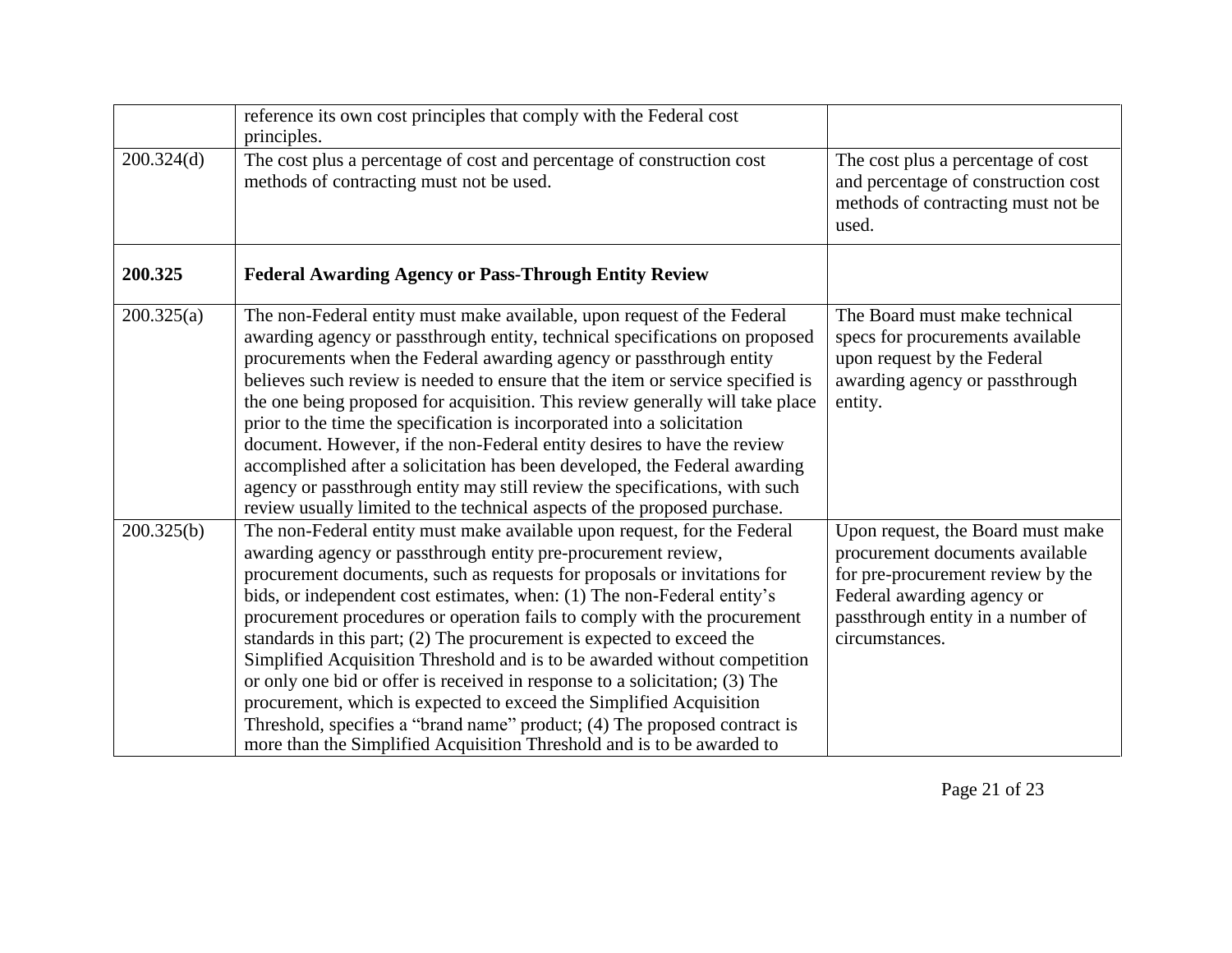|            | other than the apparent low bidder under a sealed bid procurement; or (5) A     |                                       |
|------------|---------------------------------------------------------------------------------|---------------------------------------|
|            | proposed contract modification changes the scope of a contract or increases     |                                       |
|            | the contract amount by more than the Simplified Acquisition Threshold.          |                                       |
| 200.325(c) | The non-Federal entity is exempt from the pre-procurement review in             | The Board is exempt from pre-         |
|            | paragraph (b) of this section if the Federal awarding agency or pass-through    | procurement review if the Federal     |
|            | entity determines that its procurement systems comply with the standards of     | awarding agency or passthrough        |
|            | this part. (1) The non-Federal entity may request that its procurement system   | entity determines that its            |
|            | be reviewed by the Federal awarding agency or pass-through entity to            | procurement systems comply with       |
|            | determine whether its system meets these standards in order for its system to   | the standards of this part.           |
|            | be certified. Generally, these reviews must occur where there is continuous     |                                       |
|            | high-dollar funding, and third party contracts are awarded on a regular basis;  |                                       |
|            | (2) The non-Federal entity may self-certify its procurement system. Such        |                                       |
|            | self-certification must not limit the Federal awarding agency's right to        |                                       |
|            | survey the system. Under a self-certification procedure, the Federal            |                                       |
|            | awarding agency may rely on written assurances from the non-Federal entity      |                                       |
|            | that it is complying with these standards. The non-Federal entity must cite     |                                       |
|            | specific policies, procedures, regulations, or standards as being in            |                                       |
|            | compliance with these requirements and have its system available for<br>review. |                                       |
| 200.326    | <b>Bonding Requirements</b>                                                     |                                       |
|            |                                                                                 |                                       |
| 200.326    | For construction or facility improvement contracts or subcontracts              | For construction or facility          |
|            | exceeding the Simplified Acquisition Threshold, the Federal awarding            | improvement contracts or              |
|            | agency or pass-through entity may accept the bonding policy and                 | subcontracts exceeding the            |
|            | requirements of the non-Federal entity provided that the Federal awarding       | simplified acquisition threshold, the |
|            | agency or passthrough entity has made a determination that the Federal          | Federal awarding agency or            |
|            | interest is adequately protected. If such a determination has not been made,    | passthrough entity may accept the     |
|            | the minimum requirements must be as follows:                                    | Board's bonding requirements if it    |
|            |                                                                                 | determines that its interest is       |
|            |                                                                                 | adequately protected.                 |

Page 22 of 23